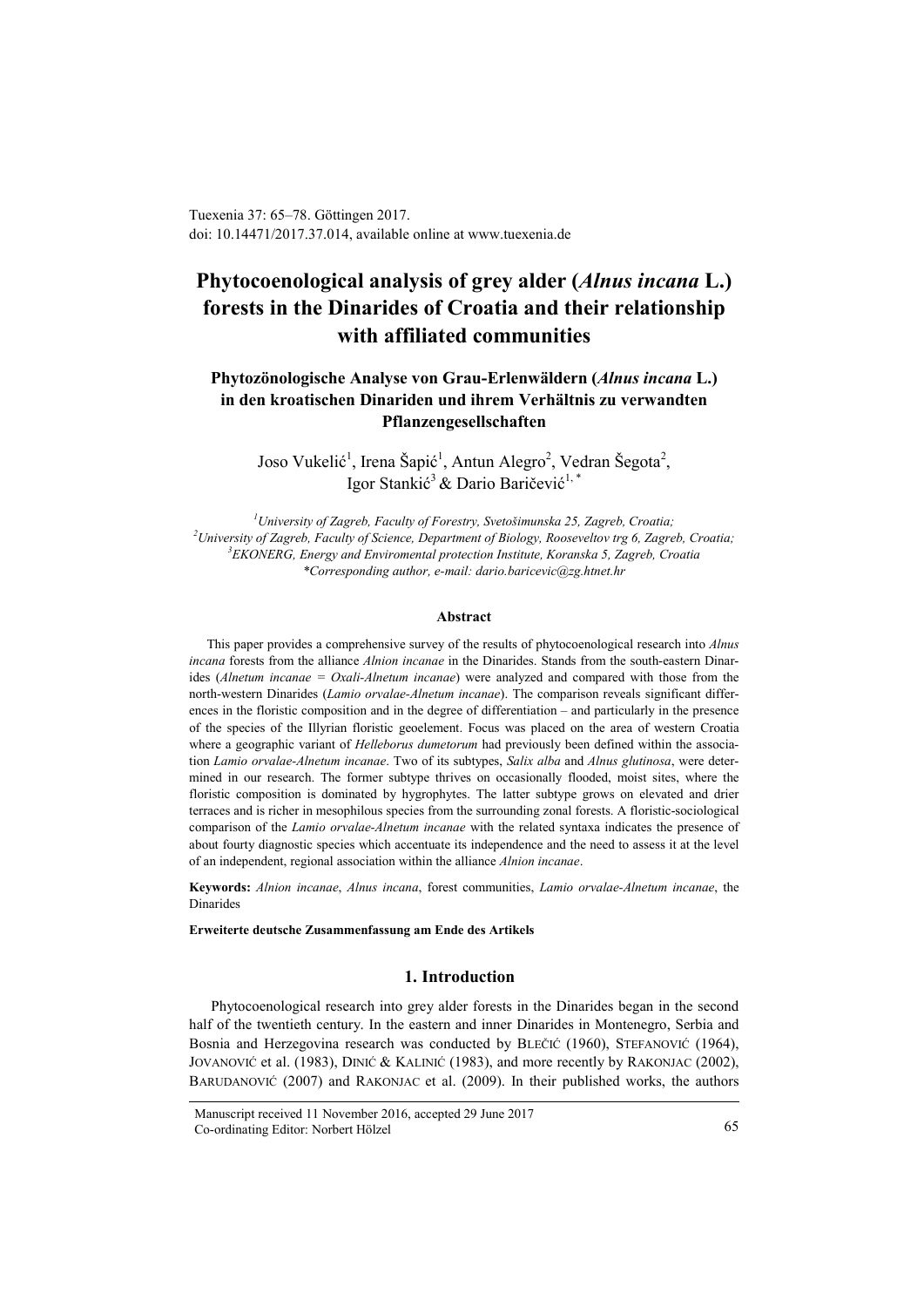present 58 phytocoenological relevés which they classified into the syntaxa *Oxali-Alnetum incanae* Blečić 1960, *Alnetum incanae* Lüdi 1921 and *Alnetum glutinoso*-*incanae* Br.-Bl. 1915 within the alliance *Alnion incanae* Pawl. in Pawl. et al. 1928*.* Grey alder forests in the north-western Dinarides have been studied only recently. In Slovenia, DAKSKOBLER (2007, 2010) defined a new association *Lamio orvalae*-*Alnetum incanae* Dakskobler 2010, which was also confirmed in Croatia (VUKELIĆ et al. 2012). A total of 122 relevés have been presented in research to date, while this paper provides 16 new relevés. They are important because they allow new insights related to the floristic composition and variability of *Lamio orvalae-Alnetum incanae*.

The results of the cited studies have thus far not been compared, while a comparison of the association *Lamio orvalae-Alnetum incanae* with the neighbouring areas of Austria and Italy has partially been performed (SBURLINO et al. 2012, DAKSKOBLER & ROZMAN 2013). A new concept of European floodplain forests has recently been presented (DOUDA et al. 2016), in which all the listed syntaxa are classified into the association *Alnetum incanae*. For this reason, our research sets the following goals: (1) to provide phytocoenological relevés of grey alder forests in the Dinaric part of Croatia; (2) to compare them with other Dinaric syntaxa of grey alder which belong to the alliance *Alnion incanae*; and (3) to analyse and define them in the broader European context of recent phytocoenological surveys.

## **2. Study area**

Phytocoenological relevés were made in the Croatian part of the western Dinarides (Fig. 1). The Dinaric Alps in this area are composed of Mesozoic carbonates with numerous karst landforms, which create a heterogeneous landscape. The dominant soil types are swampy gleyic mineral non-carbonate soils in combination with alluvial-colluvial gleyed soil (ŠKORIĆ et al. 2003). The occurrence and growth of grey alder forests is conditioned by occasional flooding of the River Kupa and its tributaries over a length of about thirty kilometres. The average fall of the River Kupa in the research area is 2 m/km. The river partly has a canyon form and partly extends along horizontally elongated terraces, on which the forests were cut down in the past. In the last 50 years land cultivation has gradually been abandoned, giving place to natural succession. The dominant tree species in the investigated forests is *Alnus incana*, while sites with long stagnating water are dominated by *Alnus glutinosa*. Other tree species, such as *Salix eleagnos*, *S. alba*, *Fraxinus excelsior*, *Acer pseudoplatanus*, *Carpinus betulus* and *A. campestre* also occur frequently.

These stands grow at elevations from 220 to 540 m. The average annual temperature in the study area is about 11 °C, and about 17 °C in the vegetation period (April - October). The average rainfall is 2200 mm, of which 43% falls in the vegetation period. These indicators suggest the prevalence of perhumid, temperate warm climate of mountain nature.

Grey alder stands represent permanent stages. The zonal vegetation in the lower parts of the surrounding mountains is made up of oak-hornbeam forests from the alliance *Erythronio*-*Carpinion* (Ht. 1938) Marinček in Mucina et al. 1993, while the higher parts are inhabited by Illyrian beech forests of the alliance *Aremonio*-*Fagion* (Ht. 1938) Borhidi in Török et al. 1989. Plant species of these zonal forests frequently penetrate to the banks of the River Kupa and even cross over to the river islands. About 70% of the western continental part of the Croatian Dinarides is covered by forests.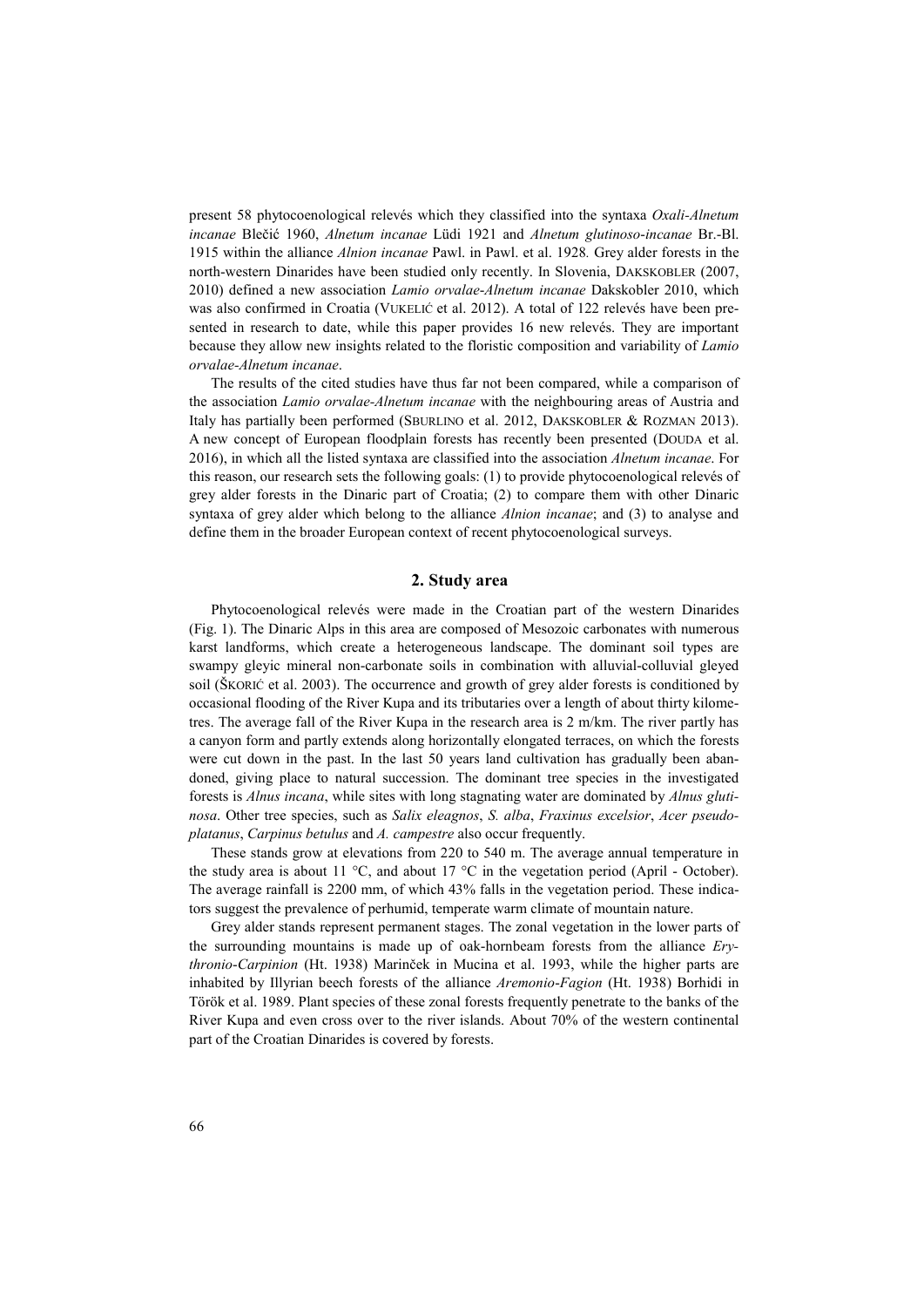

**Fig. 1.** Geographical position of the study area. **Abb. 1.** Geographische Lage des untersuchten Gebiets.

## **3. Material and Methods**

#### **3.1 Methods and nomenclature**

Research was conducted according to the principles of the standard Central European Phytocoenological School (BRAUN-BLANQUET 1964). Plant nomenclature was coordinated with the Flora Croatica Database (NIKOLIĆ 2004), and the mosses with ATHERTON et al. (2010). The syntaxonomic nomenclature of higher units follows the survey of DOUDA et al. (2016), and the regional syntaxa from previous studies are presented in their original form. A part of the syntaxa was described in accordance with ICPN (WEBER et al. 2000), and another part follows a multidimensional classification of vegetational units (MATUSZKIEWICZ & MATUSZKIEWICZ 1981).

The sociological species affiliation was determined according to our own understanding (VUKELIĆ 2012), but mostly follows the generally accepted and cited European phytocoenological literature (e.g., OBERDORFER 1994, AESCHIMANN et al. 2004).

#### **3.2 Data collection and analysis**

Literature sources of phytocoenological relevés are given in Table 1. The 16 new relevés were made in 2016, in fully canopied stands aged from 30 to 50 years and with a tree height of about 20 m.

All the 196 relevés of grey alder forests from the Dinarides were stored in the Turboveg Database (HENNEKENS & SCHAMINÉE 2001). The cluster analysis and Simprof test were made using PRIMER v6 software (CLARKE & GORLEY 2006). The UPGMA (Unweighted Pair-Group Method Using Arithmetic Averages) aglomerative hierarchical method with the Bray-Curtis similarity index was employed. The Simprof (Similarity Profile) test was used to test the structure of the *a priori* unstructured dataset. Combined with the UPGMA analysis, it shows specific substructures in the diagram which correspond to objective (non-random) groups. The test was conducted with 999 permutations and a 5% confidence interval. JUICE 7.0 (TICHÝ 2002) was used to determine the differential species.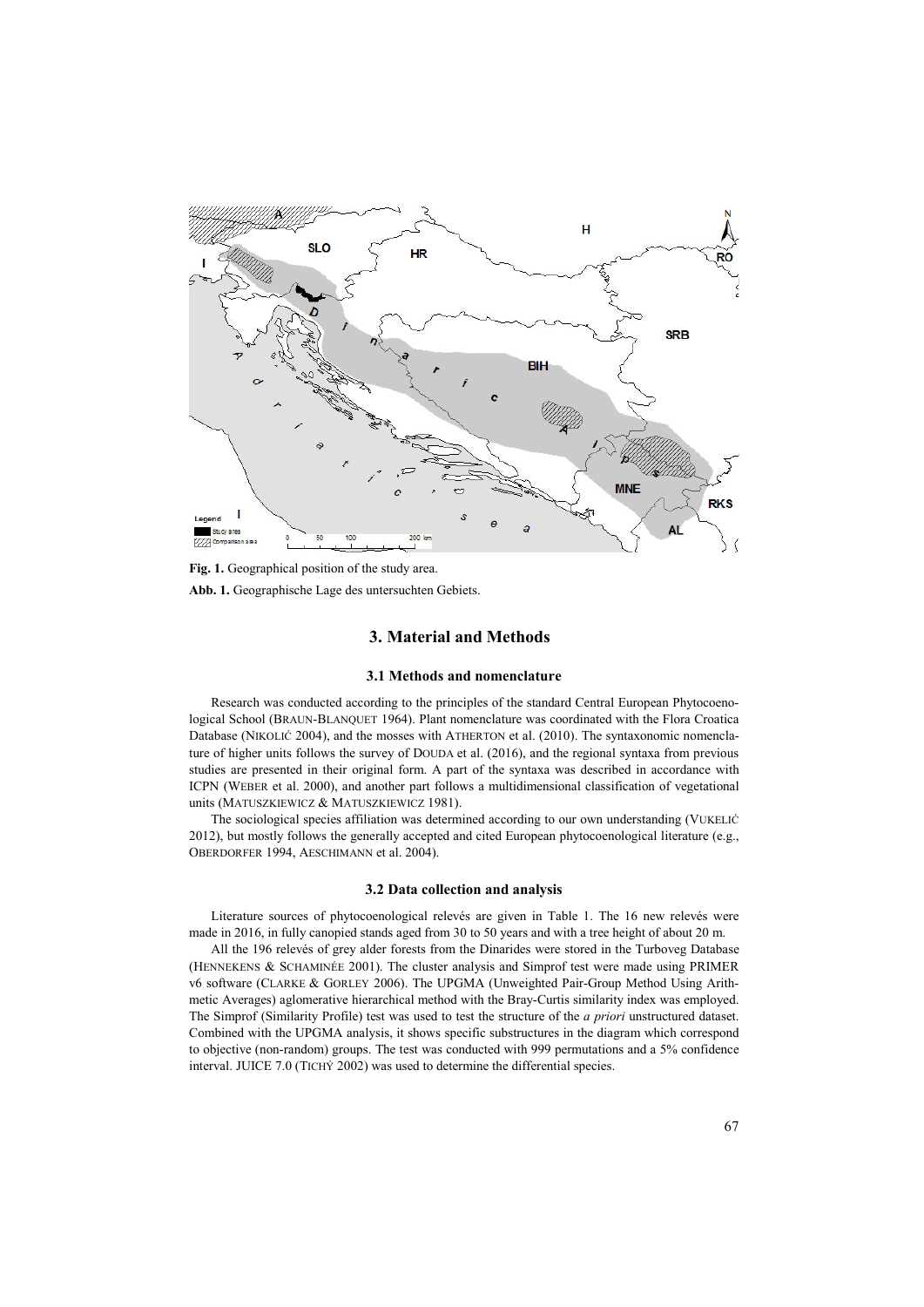# **Table 1.** List of literature sources and phytocoenological relevés in the analysis.

**Tabelle 1.** Verzeichnis der Literaturquellen und phytozönologischen Aufnahmen in der durchgeführten Analyse.

| Area, Syntaxa                                                     | No. of<br>relevés | Average area of<br>relevés (m <sup>2</sup> ) | Source                                       |  |  |  |  |
|-------------------------------------------------------------------|-------------------|----------------------------------------------|----------------------------------------------|--|--|--|--|
| North-western Dinarides                                           |                   |                                              |                                              |  |  |  |  |
| Slovenia                                                          |                   |                                              |                                              |  |  |  |  |
| Lamio orvalae-Alnetum incanae var.                                | 29                | 280                                          | DAKSKOBLER 2007, 2010,                       |  |  |  |  |
| geogr. Anemone trifolia                                           |                   |                                              | DAKSKOBLER & ROZMAN 2013                     |  |  |  |  |
| - typicum                                                         | 22                | 340                                          | DAKSKOBLER et al. 2004,                      |  |  |  |  |
|                                                                   |                   |                                              | DAKSKOBLER & ROZMAN 2013                     |  |  |  |  |
| - caricetosum albae                                               | 14                | 350                                          | DAKSKOBLER et al. 2004                       |  |  |  |  |
| - fraxinetosum excelsioris                                        | 35                | 340                                          | DAKSKOBLER 2007,<br>DAKSKOBLER & ROZMAN 2013 |  |  |  |  |
| - rhamnetosum fallacies                                           | 5                 | 200                                          | DAKSKOBLER & ROZMAN 2013                     |  |  |  |  |
| Lamio orvalae-Alnetum incanae var.                                | 9                 | 310                                          | DAKSKOBLER 2007                              |  |  |  |  |
| geogr. Scopolia carniolica                                        |                   |                                              |                                              |  |  |  |  |
| Croatia                                                           |                   |                                              |                                              |  |  |  |  |
| Lamio orvalae-Alnetum incanae var.<br>geogr. Helleborus dumetorum |                   |                                              |                                              |  |  |  |  |
| - Alnus glutinosa subtype                                         | 15                | 450                                          | VUKELIĆ et al. 2012, & this article          |  |  |  |  |
| - Salix alba subtype                                              | 9                 | 390                                          | VUKELIĆ et al., this article                 |  |  |  |  |
| South-eastern and central Dinarides                               |                   |                                              |                                              |  |  |  |  |
| Montenegro                                                        |                   |                                              |                                              |  |  |  |  |
| Oxalido-Alnetum incanae                                           |                   |                                              |                                              |  |  |  |  |
| - lysimachietosum nummulariae                                     | 14                | 350                                          | Blečić 1960                                  |  |  |  |  |
| Serbia                                                            |                   |                                              |                                              |  |  |  |  |
| Oxalido-Alnetum incanae                                           |                   |                                              |                                              |  |  |  |  |
| - athyrietosum                                                    | 7                 | 3800                                         | <b>BLEČIĆ 1960</b>                           |  |  |  |  |
| - juniperetosum communis                                          | 4                 | 140                                          | JOVANOVIĆ et al. 1993                        |  |  |  |  |
| Alnetum glutinoso-incanae                                         | 4                 | 175                                          | JOVANOVIĆ et al. 1983                        |  |  |  |  |
| Alnetum incanae                                                   | 8                 | 730                                          | RAKONJAC <sub>2002</sub>                     |  |  |  |  |
| Alnetum glutinoso-incanae                                         | 10                | 700                                          | RAKONJAC et al. 2009                         |  |  |  |  |
| Bosnia and Herzegovina                                            |                   |                                              |                                              |  |  |  |  |
| Alnetum incanae                                                   | 4                 | 150                                          | STEFANOVIĆ 1964                              |  |  |  |  |
| Oxalido-Alnetum incanae                                           | 7                 | 100                                          | BARUDANOVIĆ 2007                             |  |  |  |  |
| Italy                                                             |                   |                                              |                                              |  |  |  |  |
| Primulo vulgaris-Alnetum incanae                                  | 39                |                                              | SBURLINO et al. 2012                         |  |  |  |  |
| Aceri-Alnetum incanae                                             | 80                |                                              | SBURLINO et al. 2012                         |  |  |  |  |
| Austria                                                           |                   |                                              |                                              |  |  |  |  |
| Aceri-Alnetum incanae                                             | 329               |                                              | WILLNER & GRABHERR 2007                      |  |  |  |  |
| Europe                                                            |                   |                                              |                                              |  |  |  |  |
| Alnetum incanae                                                   | 232               |                                              | DOUDA et al. 2016                            |  |  |  |  |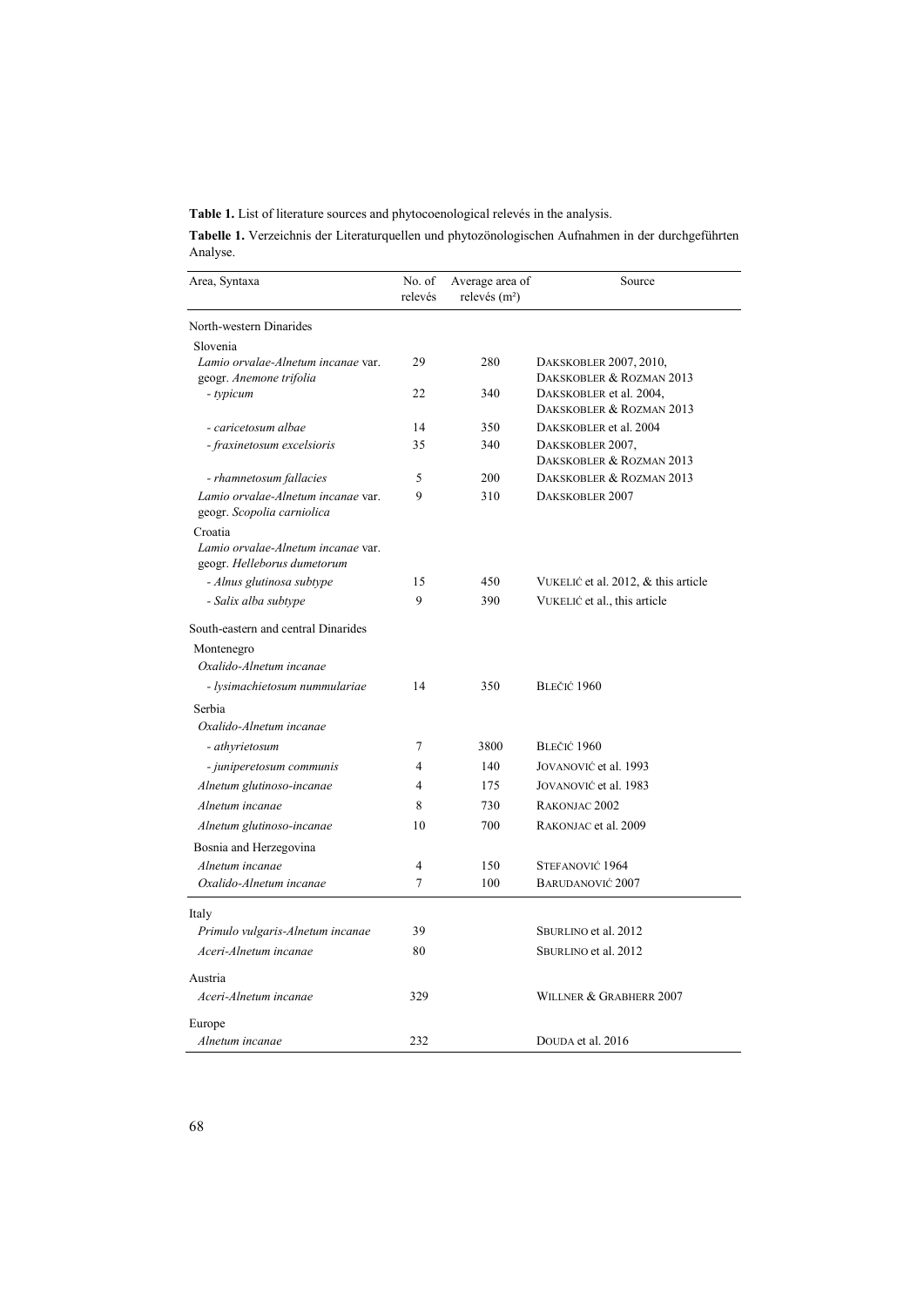The abundance of the species which occur in several layers was merged into one layer in Turboveg (HENNEKENS & SCHAMINÉE 2001). Particular species and subspecies were unified within the species aggregate (e.g., *Asarum europaeum* and *A*. *europaeum* ssp. *caucasicum*, *Campanula patula* and *C*. *patula* ssp. *abietina*, *Phyteuma spicatum* and *P*. *spicatum* ssp. *coeruleum*, *Senecio nemorensis* and *S*. *ovatus*, *Stellaria nemorum* and *S. nemorum* ssp. *glochidisperma* (= *S*. *montana*), *Aconitum lycoctonum* and *A*. *lycoctonum* ssp. *vulparia*, *Lamium galeobdolon* and *L. galeobdolon* ssp*. flavidum*).

## **4. Results**

A total of 615 species, of which 183 occur in only one relevé, were recorded in the 196 relevés of *Alnus incana* forests in the Dinaric Alps. There were 179 species common to the entire area.

The result of cluster analysis is presented in Figure 2. *Alnus incana* forests were classified into five groups, which largely follow its geographic distribution. Groups A–D represent all the relevés of the north-western Dinarides, while Group E contains relevés of the central and south-eastern Dinarides.

#### **4.1** *Alnus incana* **forests of the north-western Dinarides**

According to research to date, these forests belong to the association *Lamio orvalae-Alnetum incanae*. In the ecological and sociological sense, it is characterized by two groups of species: the first group consists of species of floodplain and moist sites, which are frequent in similar vegetation types in Europe. Of these species, *Salix eleagnos*, *Rubus caesius*  and *Cerastium sylvaticum* feature more frequently in relation to the affiliated *Alnus incana*



**Fig. 2.** Dendrogram of the 196 relevés of *Alnus incana* forests from the Dinaric Mountains.

A – *Lamio orvalae*-*Alnetum incanae* var. geogr. *Helleborus dumetorum*, subtype *Alnus glutinosa*, 15 relevés, Croatia; B, C – *Lamio orvalae*-*Alnetum incanae,* var. geogr. *Anemone trifolia* and var. geogr. *Scopolia carniolica*, 114 relevés, Slovenia; D – *Lamio orvalae*-*Alnetum incanae* var. geogr. *Helleborus dumetorum*, subtype *Salix alba*, 9 relevés, Croatia; E – *Alnetum incanae*, 58 relevés, south-eastern and central Dinarides.

**Abb. 2.** Dendrogramm der 196 Aufnahmen der *Alnus incana*-Wälder im Dinarischen Gebirge. Erläuterung s. o.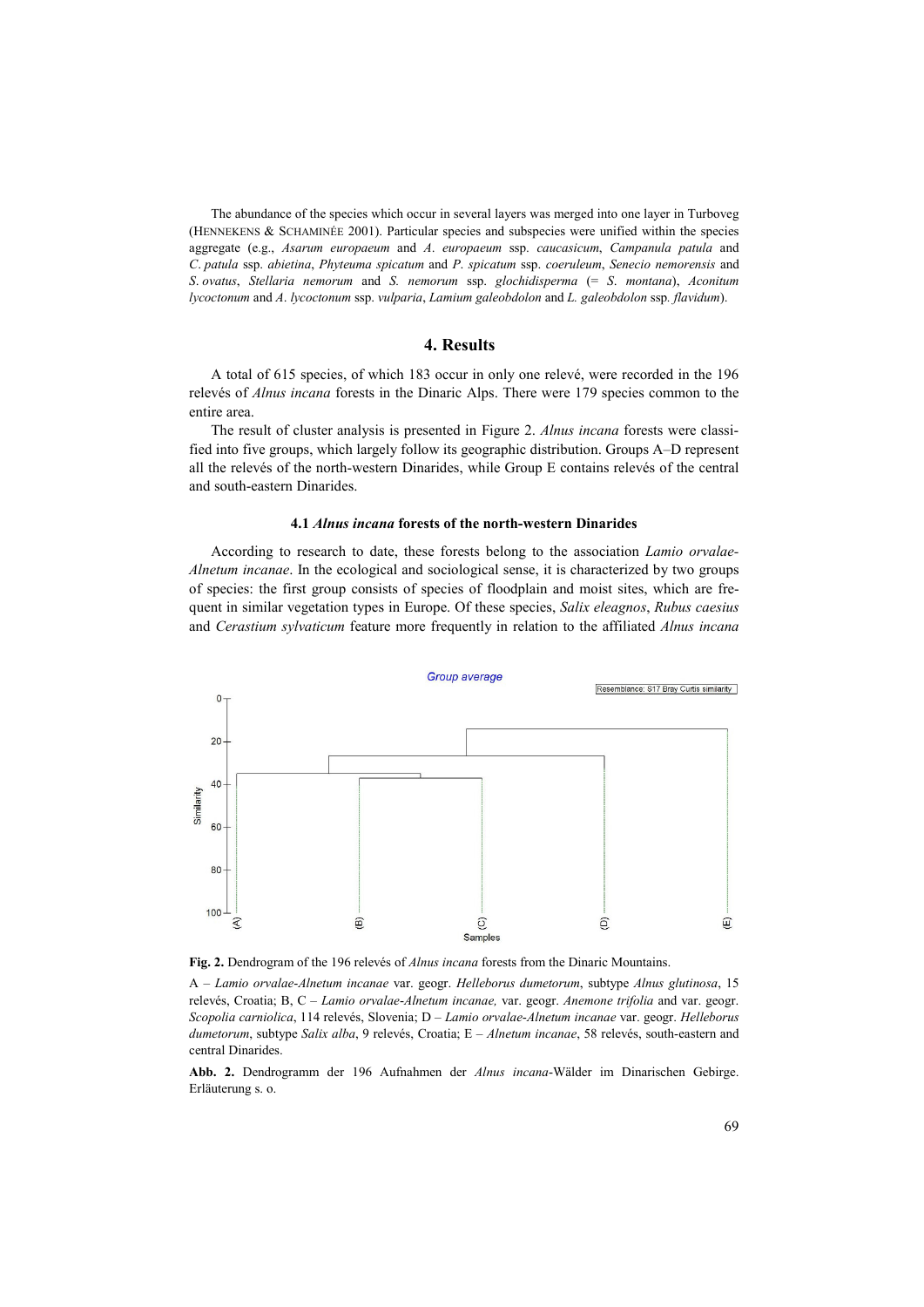syntaxa. The second group includes mesophilous species of zonal sessile oak-hornbeam and beech forests, of which the following species of the Illyrian floristic geoelement are particularly prominent: *Lamium orvala*, *Scopolia carniolica*, *Cardamine trifolia*, *Knautia drymeia*  ssp. *drymeia*, *Omphalodes verna*, *Galanthus nivalis*, *Hacquetia epipactis*, *Helleborus odorus*, *Cyclamen purpurascens*, *Cardamine enneaphyllos*, *Helleborus niger*, *Aposeris foetida*  and *Primula vulgaris*. Stands from Croatia also feature *Epimedium alpinum* and *Helleborus dumetroum*, and those from Slovenia *Anemone trifolia*.

Statistical analysis indicates the chorological-floristic variability of the association *Lamio orvalae*-*Alnetum incanae* (Fig. 2). Groups A and D represent two types of the studied stands from western Croatia, and groups B and C represent stands from the Dinaric and southeastern Alpine area of Slovenia. The Slovenian phytocoenologists described them in two geographic variants: var. geogr. *Anemone trifolia* Dakskobler 2010 and var. geogr. *Scopolia carniolica* Accetto 1996. The geographic variant *Anemone trifolia* is divided into the subassociations *typicum* Dakskobler, Šilc et Čušin 2004, *caricetosum albae* Dakskobler, Šilc et Čušin 2004*, fraxinetosum excelsioris* Dakskobler et Rozman 2013 and *rhamnetosum fallacis* Dakskobler et Rozman 2013. The justification for such classification was analyzed by DAKSKOBLER & ROZMAN (2013) and it is not the subject of our analysis.

We focus on stands from western Croatia, i.e., on groups A and D. In the floristic and ecological sense, they differ significantly from one another, but also from the mentioned lower syntaxa of *Alnus incana* forests in Slovenia. We compared them at the level of geographic variants and listed their differential species in Table 2. The geographic variant *Helleborus dumetorum* from western Croatia was divided into two subtypes – *Salix alba* and *Alnus glutinosa* – even though these are not ranked in the phytocoenological system. Their analytical relevés with diagnostic species are presented in Supplement S1. The differential species were determined using the JUICE programme, and the criterion used for determination was a frequency above 50% and a fidelity index above 40. Should future research show a broader distribution and a higher significance of these subtypes, it will be possible to rank them as independent subassociations within the association *Lamio orvalae-Alnetum incanae*, or its geographic variant *Helleborus dumetorum*.

## **4.1.1** *Lamio orvalae-Alnetum incanae* **var. geogr.** *Helleborus dumetorum* **subtype** *Salix alba* **(Supplement S1, columns 1–9)**

Mixed stands of grey alder and white willow were recorded in a larger, temporarily flooded field and in several places along the River Kupa itself and its tributaries. Stands along the River Kupa are 1–2 m above the average water level and are periodically flooded during higher waters. Stands in karst fields and depressions are found close to the watercourses, 0.5 to 2 m above the average level. They are under the strong impact of floodwater, and the lowest depressions with high groundwater are overgrown with common reed (*Phragmites australis*). In addition, the terrain is rich in temporary watercourses, which are activated during longer rainy periods and in early spring. Floods most frequently occur in April. In extremely humid years, floods may last up to three months (MAYER & BUŠIĆ 1993). The soils are alluvial-colluvial, gleyed. Sporadic afforestation with seedlings of black alder and with clones of black poplar and pedunculate oak undertaken in 1990 was not successful in this site.

In our research, 145 species of higher plants and 19 species of mosses were recorded in nine phytocoenological plots. The distinct differential species in Supplement S1 are the best indicators of moist terraces and of the riparian belt, but are rare in the other lower syntaxa of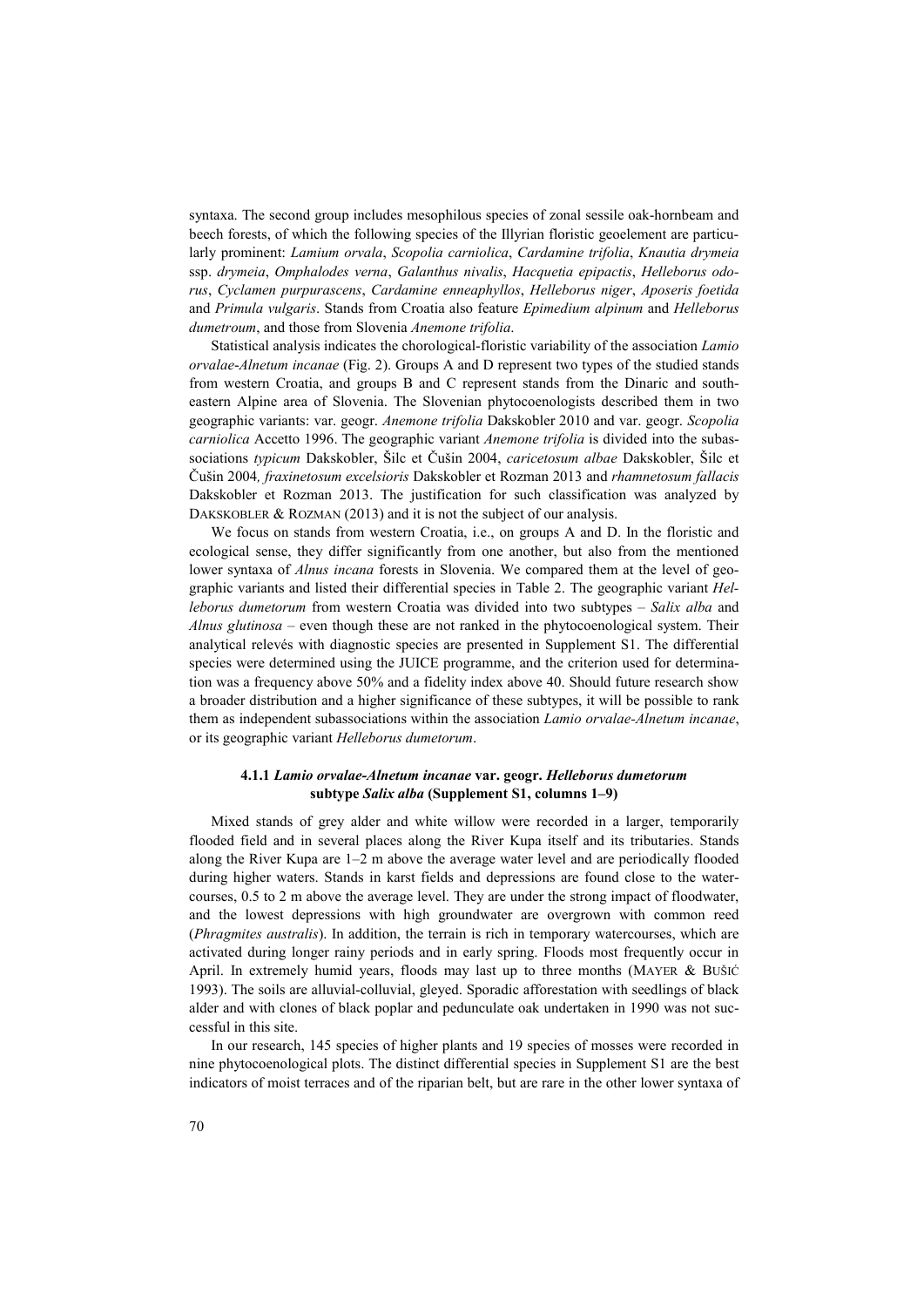**Table 2.** Differential species (marked grey) for the lower sintaxa in the association *Lamio orvalae*-*Alnetum incanae*: Croatia - 1. var. geogr. *Helleborus dumetorum*; Slovenia - 2. var. geogr. *Anemone trifolia*, 3. var. geogr. *Scopolia carniolica*.

**Tabelle 2.** Differentialarten (grau markiert) für niedrigere Syntaxa der Assoziation *Lamio orvalae*-*Alnetum incanae*. Erläuterung s. o.

| Group No.                   | $\mathbf{1}$         | $\overline{c}$             | $\mathfrak{Z}$       | Group No.                          | $\mathbf{1}$         | $\overline{c}$       | 3<br>9         |
|-----------------------------|----------------------|----------------------------|----------------------|------------------------------------|----------------------|----------------------|----------------|
| No. of relevés              | 24                   | No. of relevés<br>105<br>9 |                      |                                    | 24                   | 105<br>frequency (%) |                |
| frequency (%)               |                      |                            |                      |                                    |                      |                      |                |
| <b>Differential species</b> |                      |                            |                      | Carduus personata                  | $\ddot{\phantom{a}}$ | 8                    | 100            |
| Brachythecium rutabulum     | 75                   | 10                         |                      | Matteuccia struthiopteris          | $\overline{4}$       | 9                    | 100            |
| Circaea lutetiana           | 67                   | 6                          | 11                   | Scopolia carniolica                | 29                   | 17                   | 100            |
| Lysimachia vulgaris         | 58                   | 10                         |                      | Cardamine pentaphyllos             | $\ddot{\phantom{a}}$ | 30                   | 100            |
| Helleborus dumetorum        | 58                   | $\ddot{\phantom{0}}$       |                      | Adoxa moschatellina                | 8                    | 31                   | 100            |
| Eupatorium cannabinum       | 54                   | $\overline{2}$             |                      | Omphalodes verna                   | 21                   | 17                   | 89             |
| Galeopsis speciosa          | 50                   | 9                          |                      | Chrysosplenium alternifolium       | $\cdot$              | 14                   | 78             |
| Alnus glutinosa             | 50                   | 3                          |                      | Anthriscus sylvestris              | 12                   | 10                   | 78             |
| Hypnum cupressiforme        | 50                   | $\overline{2}$             |                      | Lathraea squamaria                 | $\overline{a}$       | 13                   | 56             |
| Poa trivialis               | 46                   | 10                         |                      | Maianthemum bifolium               | $\overline{a}$       | 16                   | 56             |
| Carex brizoides             | 42                   | $\ddot{\phantom{0}}$       |                      | Corydalis solida                   |                      | 7                    | 56             |
| Carex remota                | 38                   | $\overline{2}$             |                      | Myrrhis odorata                    |                      | 8                    | 56             |
| Ajuga reptans               | 33                   | 10                         | $\ddot{\phantom{a}}$ | Cardaminopsis halleri              |                      |                      | 56             |
| Carex pendula               | 33                   | $\overline{4}$             | 11                   |                                    |                      |                      |                |
| Lycopus europaeus           | 29                   | $\overline{a}$             |                      | Diagnostic species for more syntax |                      |                      |                |
| Lysimachia nummularia       | 29                   | 1                          |                      | Ligustrum vulgare                  | 46                   | 56                   | $\cdot$        |
| Mentha longifolia           | 25                   |                            |                      | Knautia drymeia                    | 63                   | 37                   |                |
| Scirpus sylvaticus          | 25                   | 1                          |                      | Helleborus niger                   | 33                   | 53                   | $\overline{a}$ |
| Rudbeckia laciniata         | 25                   | $\overline{2}$             |                      | Salix alba                         | 38                   | 16                   |                |
| Juncus effusus              | 25                   | $\ddot{\phantom{0}}$       |                      | Hacquetia epipactis                | 16                   | 36                   |                |
| Anemone trifolia            | $\ddot{\phantom{0}}$ | 75                         |                      | Caltha palustris                   | 29                   | 14                   |                |
| Tilia cordata               | $\ddot{\phantom{0}}$ | 69                         |                      | Veratrum album                     | 21                   | 52                   | 100            |
| Hepatica nobilis            | 17                   | 61                         |                      | Oxalis acetosella                  | 21                   | 51                   | 100            |
| Galanthus nivalis           | 12                   | 54                         | $\ddot{\phantom{0}}$ | Anemone ranunculoides              |                      | 50                   | 78             |
| Cyclamen purpurascens       | 12                   | 43                         | 11                   | Crocus vernus agg.                 | $\overline{4}$       | 40                   | 78             |
| Helleborus odorus           | 12                   | 49                         | $\overline{a}$       | Aconitum lycoctonum                | $\cdot$              | 68                   | 56             |
| Carex alba                  | 16                   | 39                         |                      | Carex digitata                     | 21                   | 56                   | 56             |
| Veratrum nigrum             |                      | 39                         | $\ddot{\phantom{0}}$ | Gagea lutea                        |                      | 20                   | 56             |
| Tilia platyphyllos          | $\overline{4}$       | 37                         | 11                   | Fagus sylvatica                    | 29                   | 69                   | 67             |
| Ostrya carpinifolia         | $\ddot{\phantom{0}}$ | 35                         |                      | Lonicera xylosteum                 | 12                   | 52                   | 44             |
| Isophyrum thalictroides     | $\overline{4}$       | 25                         |                      | Myosotis sylvatica                 | $\ddot{\phantom{0}}$ | 33                   | 44             |
| Malus sylvestris            | $\ddot{\phantom{0}}$ | 23                         |                      | Dactylorhiza fuchsii               | $\ddot{\phantom{0}}$ | 20                   | 11             |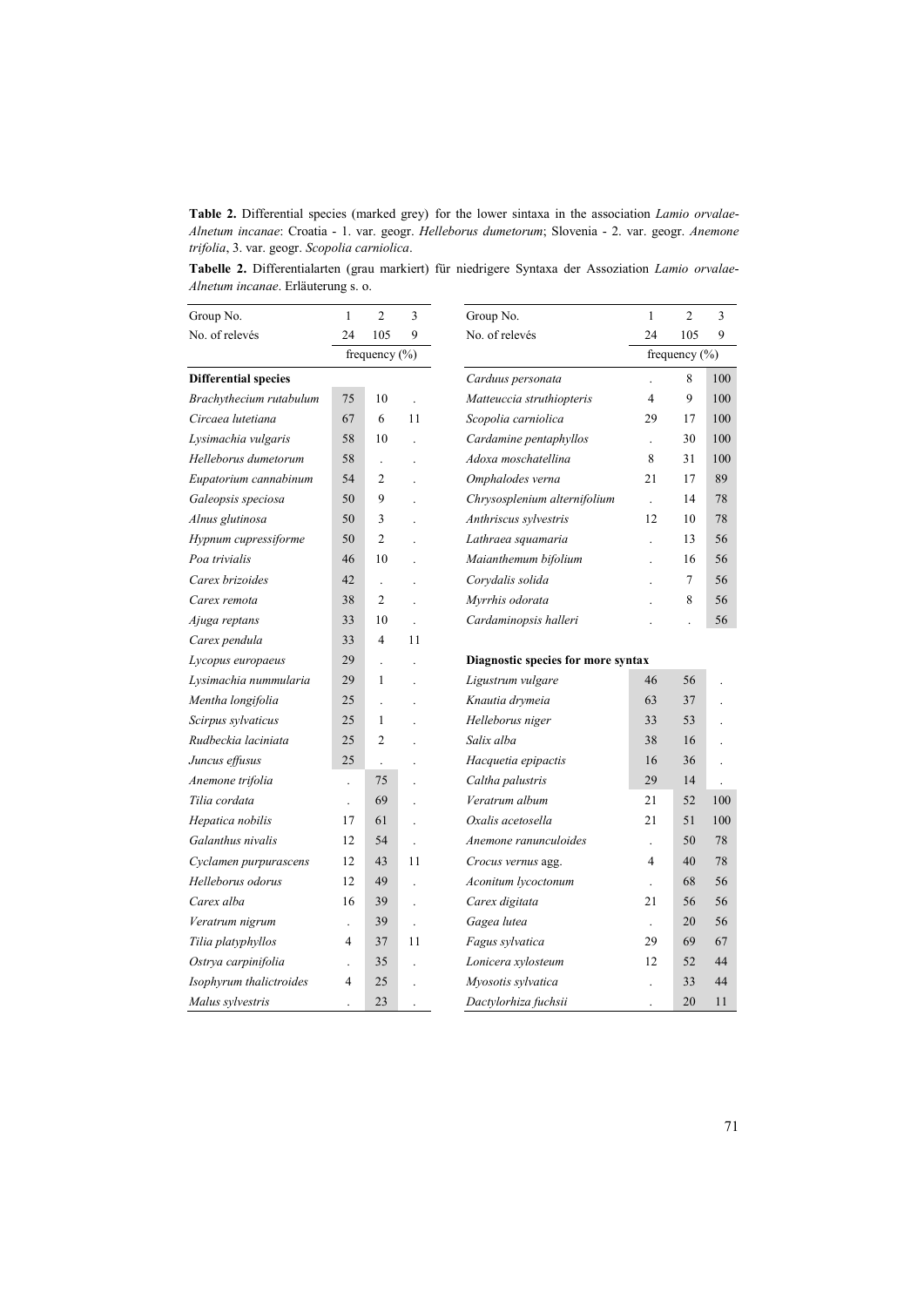this association. These are *Salix alba*, *Mentha longifolia*, *Scirpus sylvaticus*, *Stachys sylvatica* and *Lysimachia vulgaris*. Locally, *Impatiens noli tangere*, *Eupatorium cannabinum*, *Galeopsis speciosa*, *Urtica dioica*, *Petasites hybridus*, *Lamium maculatum* and *Glechoma hederacea* can also be singled out in relation to the subtype *Alnus glutinosa*.

Mixed grey alder and white willow stands have also been described in other European regions (e.g., OBERDORFER 1992, DAKSKOBLER et al. 2004, WILLNER & GRABHERR 2007, DAKSKOBLER 2016). However, they are primarily communities of the type *Salicetum albae* s.l. and are classified within the alliance *Salicion albae* Soó 1930. The presence of different species in these stands also reflects different biogeographic characteristics. Therefore, POLDINI et al. (2011) point out that these stands belong to the Central European vegetation type with different geographic variability.

## **4.1.2** *Lamio orvalae-Alnetum incanae* **var. geogr.** *Helleborus dumetorum***, subtype** *Alnus glutinosa* **(Supplement S1, columns 10–24)**

This subtype is frequent in the study area, always occurring at higher positions than those of the previous. It inhabits a drier riparian part, on elongated terraces along the course of the River Kupa and its tributaries which are generally 2 to 6 m above the average water level. It sporadically rises for some fifteen metres above the river bed along wet slopes. The distance of the stands from the river course is generally up to 200 m. In the years with less rainfall this subtype is not flooded, but the soil is moist due to the runoff of water from the surrounding slopes. The soils are alluvial carbonate, gleyic and non-gleyed with inclusions of pseudogley, and are partially anthropogenic.

The tree layer is relatively heterogeneously composed, with grey alder frequently accompanied by black alder, common hornbeam and European ash, while the presence of other species is linked to the geomorphological features of the microsite, the distances from the water courses, anthropogenic impacts and the like. In relation to the other lower syntaxa within the association *Lamio orvalae*-*Alnetum incanae* the differential species are *Alnus glutinosa* and *Poa trivialis*. Locally, *Acer campestre*, *Carpinus betulus*, *Ligustrum vulgare*, *Crataegus monogyna*, *Primula vulgaris*, *Allium ursinum*, *Anemone nemorosa*, *Hedera helix*, *Knautia drymeia* and *Cirsium oleraceum* can also be singled out in relation to the subtype *Salix alba*.

#### **4.1.3 Syndynamics**

Syndynamic processes which lead to the formation of the association *Lamio orvalae*-*Alnetum incanae* were explained in detail by DAKSKOBLER (2010) along the course of the River Idrijca in western Slovenia. They are identical along the course of the River Kupa in Croatia as well. In simple terms, the development of vegetation starts from bare pebbly banks over different weedy, ruderal and other communities (most frequently the stage with the species *Petasites hybridus*) towards smaller shrubby groups of grey willow and purple osier (*Salicetum eleagno-purpureae petasitetosum hybridi* (Šilc et Čušin 2000) Oriolo et Poldini 2002). With a rise in the terrain, decreased wetness and the development of the humus-accumulative soil horizon, willows assume tree-like forms and the stands are penetrated by the more mesophilous elements of the surrounding zonal forests. This is how the association *Lamio orvalae*-*Salicetum eleagni* Dakskobler, Šilc et Čušin ex Dakskobler 2007 is formed, and it follows similar processes to develop into the community *Lamio orvalae*-*Alnetum incanae,* in which *Acer pseudoplatanus*, *Fraxinus excelsior*, *Alnus glutinosa* and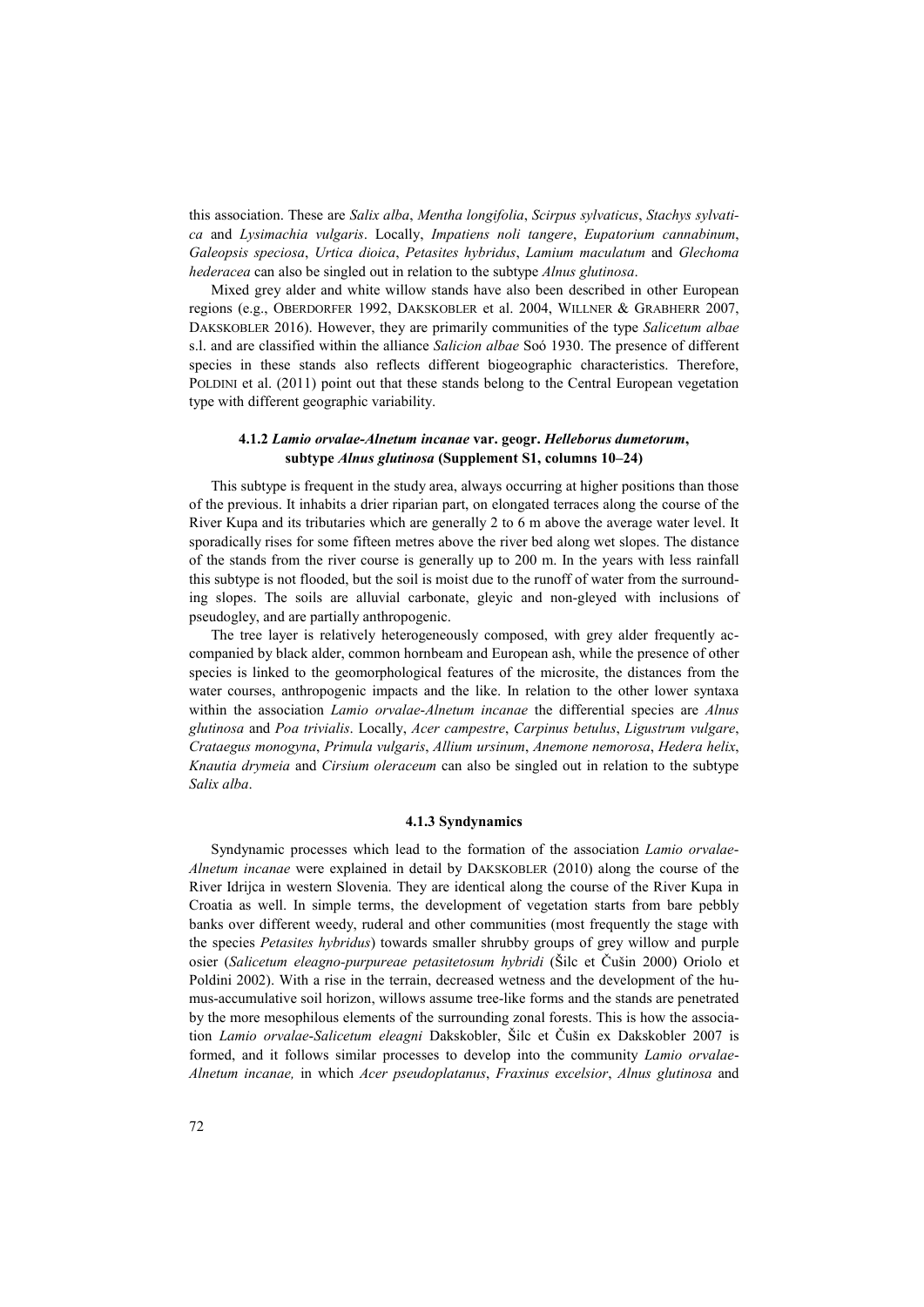*Carpinus betulus* have a high degree of presence. Sometimes the tree layer also features *Fagus sylvatica* and *Picea abies*, but their vitality is significantly reduced. Stands developed in such a way remain as permanent stages, and their further development generally ends in the form of zonal communities of common hornbeam or beech.

One part of grey alder stands in western Croatia is characterized by a considerable presence of black alder, which is not typical of the association *Lamio orvalae*-*Alnetum incanae*  in the rest of its distribution range. The higher presence of black alder is favoured by the longer retention and slower runoff of water on flat terraces and the formation of swampy gleyic soils.

### **4.2** *Alnus incana* **forests of the south-eastern and central Dinarides**

Grey alder forests in the central and south-western part of the Dinarides were investigated in the south-west of Serbia, in Montenegro along the rivers Tara and Lim, and in Central Bosnia in the mountains of Trebević and Vranica. Their distribution range is larger, but their composition is very similar. The stands extend from 900 to 1100 m and grow on mountain dystric pseudogley (with the presence of acidophilic species *Festuca heterophylla*, *Potentilla erecta*, *Deschampsia flexuosa*) with short periods of wet phases, because the water on the slopes with an inclination from 5 to 20° exhibits faster lateral drainage. The average annual temperature is about 7 °C, and rainfall is 670 mm in the eastern part (SW Serbia), and about 1100 mm in the inner part (Central Bosnia and Herzegovina).

The floristic composition of grey alder forests in this area features a very small number and low frequency of its diagnostic species in relation to other syntaxa. In the Supplement S2, nine (9) diagnostic species were recorded whose frequency is generally below 40 %. The classification of these forests in the association *Alnetum incanae* is justified (cf. columns 1 and 6 in Supplement S2). They display more floristic differences in relation to the northwestern Dinarides than to the affiliated *Alnus incana* forests of the Romanian Carpathians (SANDA & MIHAILESCU 2003, COLDEA & URSU 2016) or Central Europe (e.g., DOUDA 2008, CHYTRÝ 2013, SLEZÁK et al. 2014, PIELECH 2015).

#### **5. Discussion and conclusions**

In the synthetic table (Supplement S2), the association *Lamio orvalae*-*Alnetum incanae* was compared with neighbouring and related communities which were classified into the alliance *Alnion incanae.* There are 290 species of higher plants in the Table, but those represented in only one column below 15% were left out. Only those diagnostic species which relate to the association *Lamio orvalae*-*Alnetum incanae* were listed. They were determined subjectively, i.e., those represented only in this association or only those whose presence in the association is at least 30% higher than in other communities were considered. Species which are more frequently present in all the compared syntaxa have been omitted.

According to the comparison, with regard to the presence of basic species of temporarily flooded and moist sites (a total of about 100 species of the alliance *Alnion incanae* and classes *Alnetea glutinosae* Malcuit 1929, *Salicetea purpureae* Moor 1958, *Galio*-*Urticetea* Passarge ex Kopecký 1969*, Molinio*-*Arrhenetheretea* R. Tüxen 1937 em. R. Tüxen 1970, *Phragmiti*-*Caricetea elatae* Klika in Klika et Novak 1941), the studied communities show relatively few differences and a small number of diagnostic species.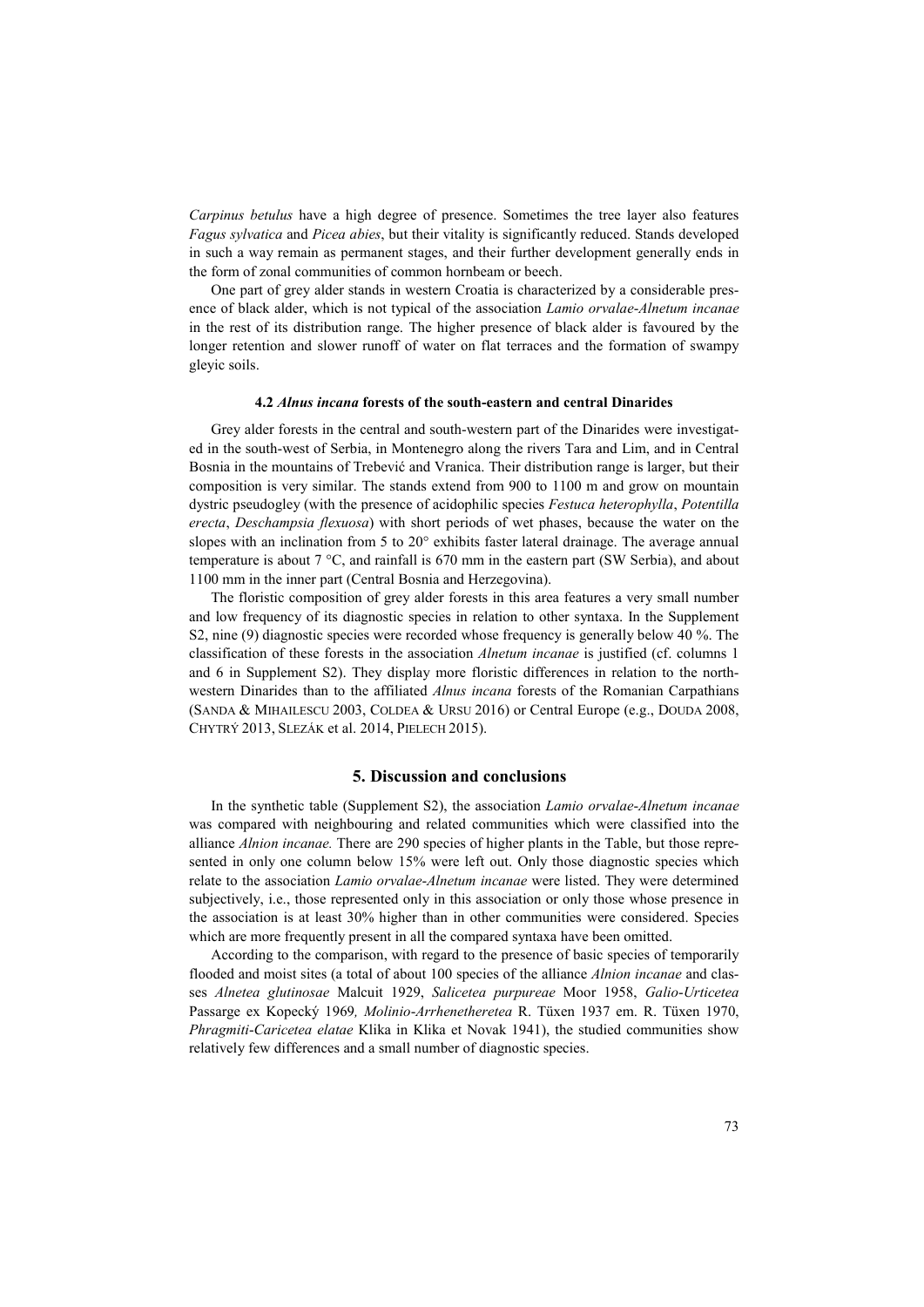As for other species, primarily those from the surrounding zonal forests, there are very significant differences. In this sense, the grey alder forests investigated in the north-western Dinarides are particularly distinct. Of the syntaxa compared in Supplement S2, they are floristically richest and show the highest degree of differentiation. Supplement S2 contains 39 species which differentiate them from other syntaxa.

The large number of diagnostic species of the association *Lamio orvalae*-*Alnetum incanae* is due to several factors. The presence of the species of the Illyrian distribution, as well as of some more thermophilous elements, is mainly the consequence of the biogeographic position and floristic-genetic development of the western Dinarides – one of the floristically richest forest areas in Europe. A higher number of species of the alliance *Tilio*-*Acerion* Klika 1955 is the consequence of deeper river canyons, a perhumid climate and high air humidity over the year. Mesophilous species from zonal oak-hornbeam and beech forests inhabit narrower slopes and belts along river courses where water is not retained for longer periods. These species penetrate from the surrounding slopes and mix with hygrophytes. Part of the year without much moisture in the soil is conducive to their growth. The geomorphology of the terrain is also important. In areas in which the stands along the watercourses in the Dinaric karst fields are spatially more distant from the slopes with zonal forests, the number of mesophilous species from these communities is much smaller. However, these localities are predominantly covered with forests dominated by black alder. Another important factor is also the anthropogenic factor, whose impact is reflected in the presence of anthropophytes.

The distinct diagnostic species and chorological characteristics are the main reason for which DAKSKOBLER (2010) placed stands of this type into an independent association, despite the fact that in 2007, during research along the River Soča, he had originally included them into the association *Alnetum incanae* and into syntaxonomic schemes that comprised several different biogeographic regions (e.g., MÜLLER & GÖRS 1958, SCHWABE 1985, partly WILLNER & GRABHERR 2007). DAKSKOBLER (2010, p. 12) concludes "that riparian grey alder forests and other broadleaf forests along mid-mountain and mountain water courses in the northern part of the Illyrian floristic province should be classified into the association *Lamio orvalae*-*Alnetum incanae*. Its diagnostic species are *Lamium orvala* and *Scopolia carniolica*, and indirectly some other diagnostic species of the alliances *Aremonio*-*Fagion* and *Erythronio*-*Carpinion*".

The association *Lamio-orvalae-Alnetum incanae* also displays the majority of its floristic-diagnostic properties towards the community *Alnetum incanae* (sensu DOUDA et al. 2016) and does not fit in its Cocktail formula in several parameters. This example illustrates the following: defining one syntaxon over a large area may cause a number of problems, such as the loss of the biogeographic identity, biodiversity and evolutionary characteristics of regional forests, the levelling of ecologically diverse regions, and so on. This relates particularly to refugial areas such as the Dinarides, which are characterized by an unequal presence of species of the Illyrian floristic geoelement, and by rich but heterogeneous floristic compositions. DOUDA et al. (2016) point out: "Although many associations were not retained by our approach, some of them may still be kept in the national and regional vegetation surveys as they probably include region-specific species combinations that are not transferable to the European scale. Yet, they may remain meaningful within some regions".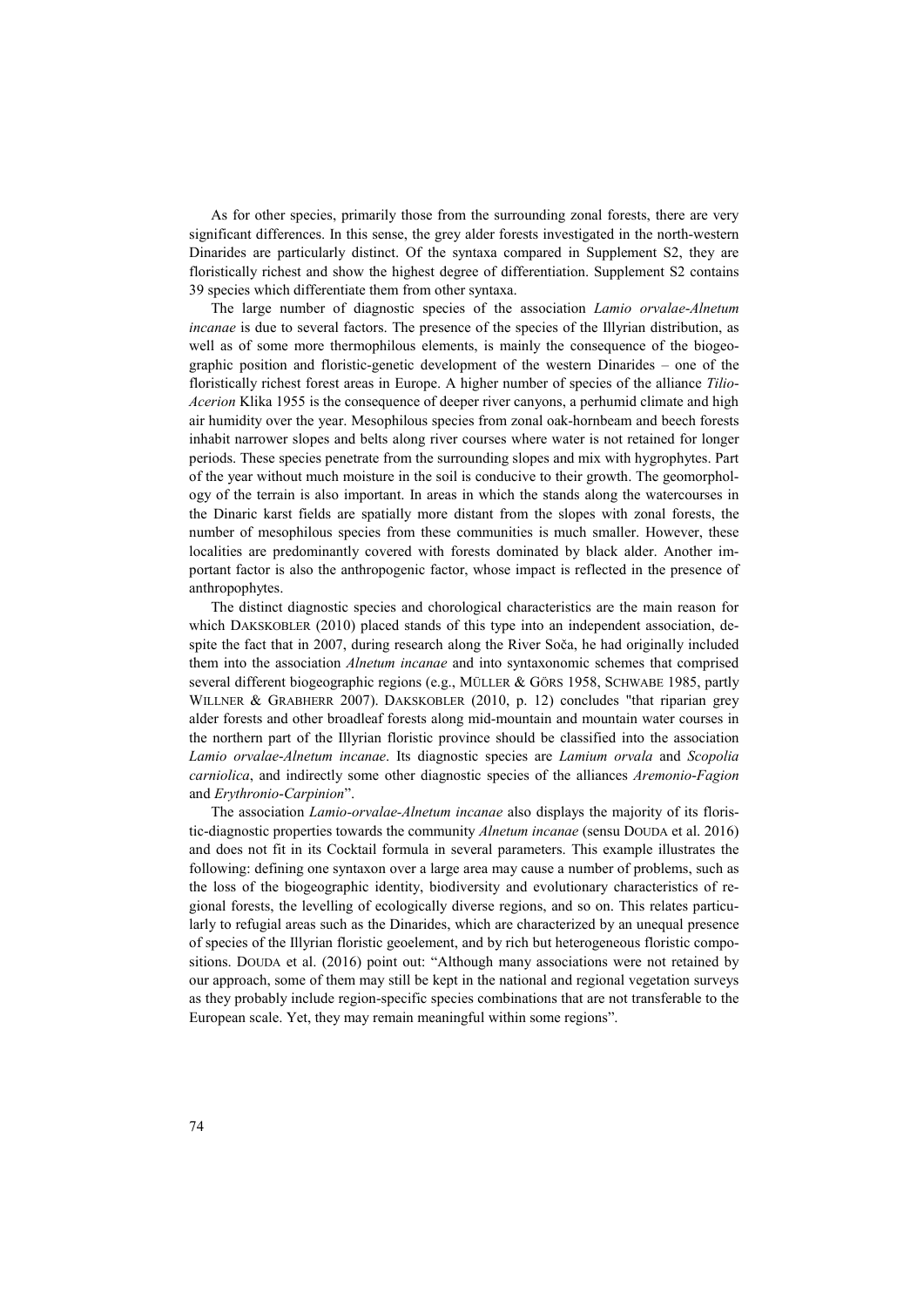On the other hand, we should be aware that syntaxa which are defined too narrowly and locally are frequently needlessly described. The basic prerequisite for an objective solution of these problems is the systematic study of forests documented with a relevant number of phytocoenological relevés. This is not the case with the Dinarides and south-eastern Europe, to which DOUDA et al. (2016) draw attention.

Based on the performed analysis, we conclude that *Alnus incana* forests of the southeastern Dinarides can be included in the association *Alnetum incanae*, whereas in the northwestern part of the Dinarides they belong to the regional association *Lamio orvalae*-*Alnetum incanae*. This regional association differs from the stands which were described in the associations *Primulo vulgaris-Alnetum incanae* Sburlino, Poldini, Andreis, Giovagnoli et Tasinazzo 2012, *Equiseto-Alnetum incanae* Moor 1958 and *Aceri-Alnetum incanae* Beger 1922 in the neighbouring areas of northern Italy and Austria (cf. DAKSKOBLER & ROZMAN 2013).

In the syntaxonomic sense, the analyzed associations *Alnetum incanae* and *Lamio orvalae*-*Alnetum incanae* are classified in the suballiance *Alnenion glutinoso-incanae* Oberd. 1953, the alliance *Alnion incanae* Pawl. in Pawl. et al. 1928, of the order *Fagetalia sylvaticae* Pawl. in Pawl. et al. 1928 and class *Querco*-*Fagetea* Br.-Bl. et Vlieger 1937.

In the new synsystematic classification of vegetation of Europe (MUCINA et al. 2016), the alliance *Alnion incanae* was classified in the order *Alno-Fraxinetalia excelsioris* Passarge 1968 and class *Alno glutinosae-Populetea albae* P. Fukarek et Fabijanić 1968. Future analyses will show the justification of such an approach.

## **Erweiterte deutsche Zusammenfassung**

**Einleitung** – Im Artikel werden phytozönologische Untersuchungen der Syntaxa der Grau-Erle aus dem Verband *Alnion incanae* Pawl. in Pawl. et al. 1928 in den Dinariden (Abb. 1) vorgestellt. Der nordwestliche Teil umfasst das Dinaridengebiet Sloweniens und Kroatiens, wo auf der kollinsubmontanen Höhenstufe (200 bis 700 m) das *Lamio orvalae-Alnetum incanae* Dakskobler 2010 vorkommt. In den mittleren Dinariden in Bosnien und Herzegowina und den südöstlichen Dinariden im Südwesten Serbiens und in Montenegro dominiert das *Oxali-Alnetum incanae* Blečić 1960. Diese Syntaxa wurden bislang nicht miteinander verglichen, und in der Übersicht der Überschwemmungsund Feuchtwälder in Europa (DOUDA et al. 2016) wurden sie als *Alnetum incanae* Lüdi 1921 aufgefasst. Das Ziel dieser Arbeit war daher, die Grau-Erlenwälder im dinarischen Gebiet Kroatiens phytozönologisch zu analysieren (1), und sie mit verwandten Wäldern in anderen dinaridischen und benachbarten Gebieten zu vergleichen (2).

**Materialien und Methoden** – Die Forschungen wurden nach den Prinzipien der standardisierten phytozönologischen Schule (BRAUN-BLANQUET 1964) durchgeführt. Von den 196 Vegetationsaufnahmen (Tab. 1) stammten 138 aus dem nordwestlichen (Tab. 2) und 58 aus dem südöstlichen Teil der Dinariden. Von den Vegetationsaufnahmen der nordwestlichen Dinariden sind 16 bisher noch nicht publiziert worden (Beilage S1).

Alle Vegetationsaufnahmen wurden in der Turboveg-Datenbank (HENNEKENS & SCHAMINÉE 2001) gespeichert. Die Cluster-Analyse, sowie der Simprof-Test wurden im PRIMER v6 (CLARKE & GORLEY 2006) durchgeführt. Als Clustering-Methode wurde die UPGMA (Unweighted Pair-Group Method Using Arithmetic Averages) angewendet, sowie der Bray-Curtis-Ähnlichkeitsindex. Die Differentialarten wurden mit dem Programm JUICE 7.0 (TICHÝ 2002) ermittelt.

**Ergebnisse und Diskussion** – Das Ergebnis der statistischen Analyse sind fünf getrennte Gruppen von Vegetationsaufnahmen (Abb. 2). Diese stimmen in hohem Maße mit der geographischen Verbreitung der dinaridischen Grau-Erlenwälder überein.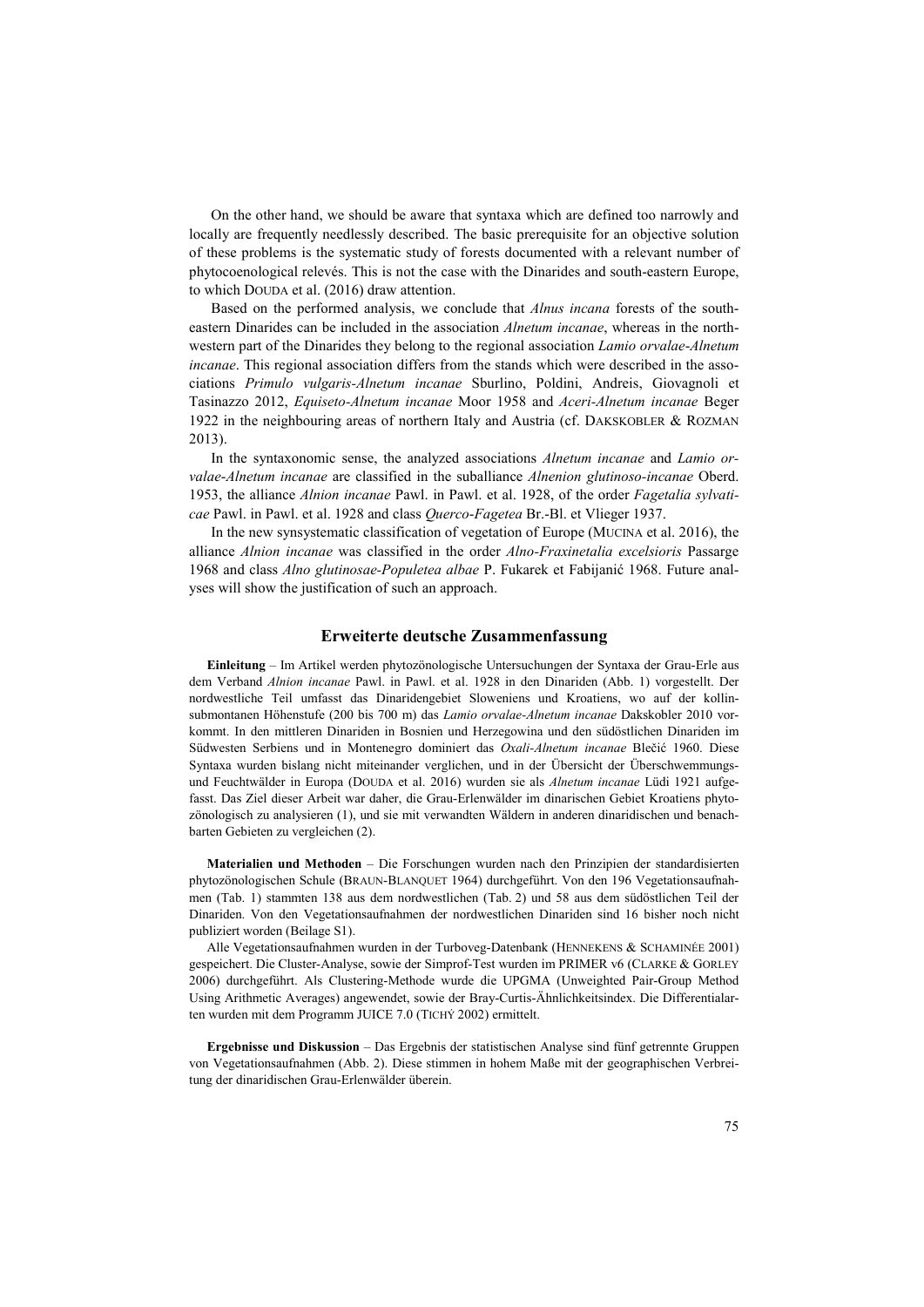Die Gruppen A bis D präsentieren die Assoziation *Lamio orvalae-Alnetum incanae* in den nordwestlichen Dinariden. Die Gruppen A und D aus Westkroatien können als zwei neue Subtypen aufgefasst werden: Der Suptyp von *Salix alba* und der Subtyp von *Alnus glutinosa*. Der erste Subtyp umfasst 9 Aufnahmen aus sehr feuchten, zeitweilig überschwemmten und tiefer liegenden Standorten um das Ufer des Flusses Kupa und seinen Nebenflüssen (Spalten 1–9 in Beilage S1). Der zweite Subtyp umfasst Bestände auf höheren Flussterrassen, trockeneren Standorten und daher mit einer höheren Anzahl mesophiler Arten der umliegenden zonalen Wäldern (Spalten 10–24 in Beilage S1). Die Gruppen B und C stellen Grau-Erlenwälder Nordwestsloweniens dar, die in früheren Untersuchungen (DAKSKOBLER, 2007, 2010, DAKSKOBLER & ROZMAN 2013) in zwei geographische Varianten und vier Subassoziationen gegliedert wurden. Zur Gruppe E gehören Wälder der zentralen und sudöstlichen Dinariden. In deren Artenzusammensetzung treten Hygrophyten hervor, und die Gesamtzahl sowie die Frequenz der Differenzialarten sind sehr niedrig, sodass sie der Assoziation *Alnetum incanae* (vgl. Beilage S2, Spalten 1 und 6) angeschlossen werden können.

Die Ergebnisse unserer Untersuchung deuten auf eine Vielfalt der Grau-Erlenwälder in den Dinariden hin, auf eine reichhaltige und heterogene Atrenzusammensetzung und eine ungleichmäßige Präsenz des illyrischen Florenelements. Die Sonderstellung der Assoziation *Lamio orvalae*-*Alnetum incanae* (Beilage S2, Spalte 2) innerhalb der untersuchten Syntaxa kann als das Ergebnis der biogeographischen Lage an der nordwestlichen Grenze der Dinariden, der unterschiedlichen vegetationsgeschichtlichen Entwicklung, der vielfältigen Umweltbedingungen und, in einem geringeren Maße, der anthropogenen Einflüsse verstanden werden.

#### **Acknowledgement**

We would like to extend our gratitude to Academician Vladimir Beus and Igor Dakskobler, PhD, for reviewing the article and providing useful suggestions, and Professor Sead Vojniković, PhD, and Ljubinko Rakonjac, PhD, for exchanging experience and literature. This work has been fully supported by the Croatian Science Foundation under the project number (IP-2014-09-1834).

#### **Supplements**

**Supplement S1.** *Lamio orvalae*-*Alnetum incanae* var. geogr. *Helleborus dumetorum* in the Croatian Dinarides.

**Beilage S1.** *Lamio orvalae*-*Alnetum incanae* var. geogr. *Helleborus dumetorum* in den kroatischen Dinariden.

**Supplement S2.** Comparison of the association *Lamio orvalae*-*Alnetum incanae* with affiliated communities of the Dinarides and neighbouring areas.

**Beilage S2.** Vergleich der Assoziation *Lamio orvalae-Alnetum incanae* mit verwandten Gesellschaften der Dinariden und benachbarter Gebiete.

#### **References**

- AESCHIMANN, D., LAUBER, K., MOSER, D.M. & THEURILLAT, J.-P. (2004): Flora Alpina. Bd 1., 2., 3. – Haupt Verl. Bern.
- ATHERTON, I., BOSANQUET, S. & LAWLEY, M. (Eds.) (2010): Mosses and liverworts of Britain and Ireland. A field guide. – British Bryological Society & Latimer Trend & Co. Ltd, Plymouth: 848 pp.
- BARUDANOVIĆ, S. (2007): Ekološko-vegetacijska diferencijacija lišćarsko-listopadnih šuma planine Vranice (Ecological - vegetation differentiation of broadleave-deciduous forests of the mountain Vranica) [in Serbo-Croatian with English summary]. – Doctoral thesis, Prirodno-matematički fakultet Univerziteta u Sarajevu: 373 pp.
- BLEČIĆ, V. (1960): Der Weisserlenwald und der Sauerklee (*Oxali*-*Alnetum incanae*) im Quellgebiet der Flüsse Tara und Lim. – Glas. Bot. Zav. Bot. Bašte Univ. Beograd, I: 101–108.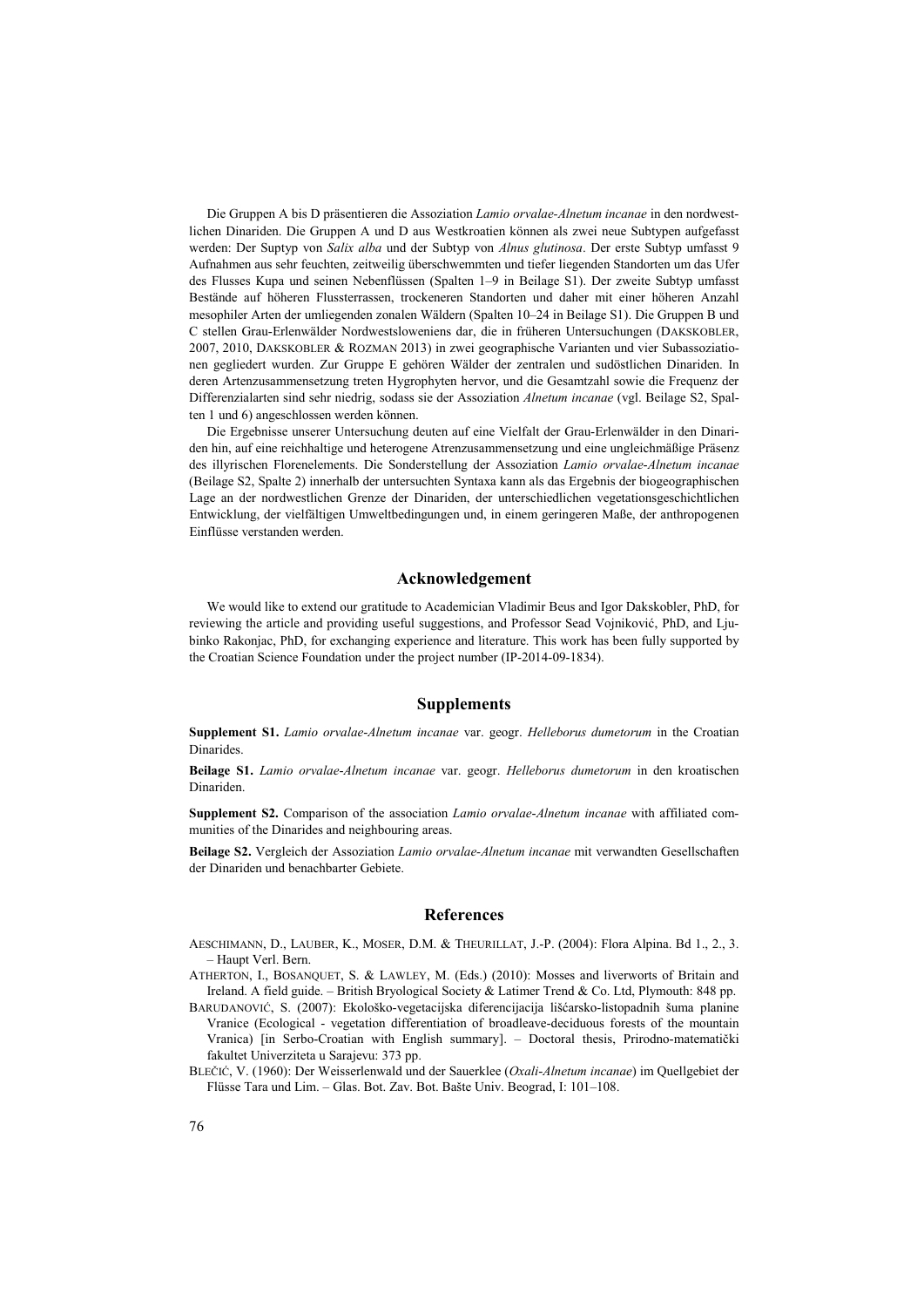- BRAUN-BLANQUET, J. (1964): Pflanzensoziologie. Grundzüge der Vegetationskunde. 3. Aufl. Springer, Wien: 865 pp.
- CHYTRÝ, M. (Ed.) (2013): Vegetace České republiky 4. Lesní a křovinná vegetace (Vegetation of the Czech Republic 4. Forest and scrub vegetation) [in Czech, with English summaries]. – Academia, Praha: 552 pp.
- CLARKE, K. & GORLEY, R.N. (2006): PRIMER v6: User manual/Tutorial. Plymouth, UK. URL: [http://www.primer-e.com/.](http://www.primer-e.com/)
- COLDEA, G. & URSU, T. (2016): A syntaxonomic revision of floodplain forest communities in Romania. – Tuexenia 36: 9–22.
- DAKSKOBLER, I. (2007): Fitocenološka in floristična analiza obrečnih gozdov v Posočju (zahodna Slovenija) (Phytosociological and floristic analysis of riverine forests in the Soča Valley (western Slovenia) [in Slovenian with English summary]. – Razprave 4. razreda SAZU (Ljubljana) 48: 25–138.
- DAKSKOBLER, I. (2010): Razvoj vegetacije na prodiščih reke Idrijce v zahodni Sloveniji (Development of vegetation on gravel sites of the Idrijca River in western Slovenia) [in Slovenian with English summary]. – Folia Biol. Geobot. 51: 5–90.
- DAKSKOBLER, I. (2016): Phytosociological analysis of riverine forests in the Vipava and Reka Valleys (southwestern Slovenia). – Folia Biol. Geobot. 57: 5–61.
- DAKSKOBLER, I., ŠILC, U. & ČUŠIN, B. (2004): Riverine forests in the Upper Soča Valley (the Julian Alps, western Slovenia). – Hacquetia 3: 51–80.
- DAKSKOBLER, I. & ROZMAN, D. (2013): Phytosociological analysis of riverine forests along the Sava Bohinjka, Radovna, Učja and Slatenik Rivers in northwestern Slovenia. – Folia Biol. Geobot. 54: 37–105.
- DINIĆ, A. & KALINIĆ, M. (1983): Šuma graba i bele jove (*Alno incanae*-*Carpinetum betuli* ass. nova) na Dumljanskom brdu kod Prijepolja (Hornbeam and white alder forest (*Alno incanae*-*Carpinetum betuli* ass. nova) on the Dumljani hill near Prijepolje) [in Serbian with English summary]. – Glas. Prirod. Muz., serija B/38: 35–45.
- DOUDA, J. (2008): Formalized classification of the vegetation of alder carr and floodplain forests in the Czech Republic. – Preslia 80: 199–224.
- DOUDA, J., BOUBLÍK, K., SLEZÁK, M. et al. (2016): Vegetation classification and biogeography of European floodplain forests and alder carrs. – Appl. Veg. Sci. 19: 147–163.
- HENNEKENS, S.M. & SCHAMINÉE, J.H.J. (2001): TURBOVEG, a comprehensive data base management system for vegetation data. – J. Veg. Sci. 12: 589–591.
- JOVANOVIĆ, B., VUKIČEVIĆ, E. & AVDALOVIĆ, V. (1983): Neke planinske zajednice crne i bele jove u okolini Sjenice (Some mountain associations of black and gray alder in the surroundings of Sjenica) [in Serbian, with English summary]. – Zaštita Prir. 36: 49–71.
- MATUSZKIEWICZ, W. & MATUSZKIEWICZ, A. (1981): Das Prinzip der mehrdimensionalen Gliederung der Vegetationseinheiten, erläutert am Beispiel der Eichen Hainbuchenwälder in Polen. – In: DIER-SCHKE, H. (Ed.): Syntaxonomie. Ber. Int. Symp. IVV Rinteln 1980: 123–148. Cramer, Vaduz.
- MAYER, B. & BUŠIĆ, G. (1993): Hidropedološka istraživanja kao potpora izboru vrsta šumskog drveća za pošumljavanje plavljene zavale krškog polja Mali lug u Gorskom kotaru (Hydropedological research as a support in selecting forest tree species for afforestation of the flooded karst field basin Mali Lug in Gorski Kotar) [in Croatian with English summary]. – Radovi Šum. Ins. Jastrebarsko 28: 157–169.
- MUCINA, L., BÜLTMANN, H., DIERßEN, K. et al. (2016): Vegetation of Europe: hierarchical floristic classification system of vascular plant, bryophyte, lichen, and algal communities. – Appl. Veg. Sci. 19, Suppl. 1: 3–264.
- MÜLLER, T. & GÖRS, S. (1958): Zur Kenntnis einiger Auenwaldgesellschaften im Württembergischen Oberland. – Beitr. Naturk. Forsch. Südwestdtschl. 17: 88–165.
- NIKOLIĆ, T. (Ed.) (2004): Flora Croatica database. URL [http://hirc.botanic.hr/fcd,](http://hirc.botanic.hr/fcd) Prirodoslovnomatematički fakultet, Sveučilište u Zagrebu [accessed 2006–10–15].
- OBERDORFER, E. (1992): Süddeutsche Pflanzengessellschaften, 2. Aufl., Teil IV. Wälder und Gebüsche. – Fischer, Jena: 282 pp.
- OBERDORFER, E. (1994): Pflanzensociologische Exkursionsflora 7. Aufl. Ulmer, Stuttgart: 1051 pp.
- PIELECH, R. (2015): Formalised classification and environmental controls of riparian forest communities in the Sudetes (SW Poland). – Tuexenia 35: 155–176.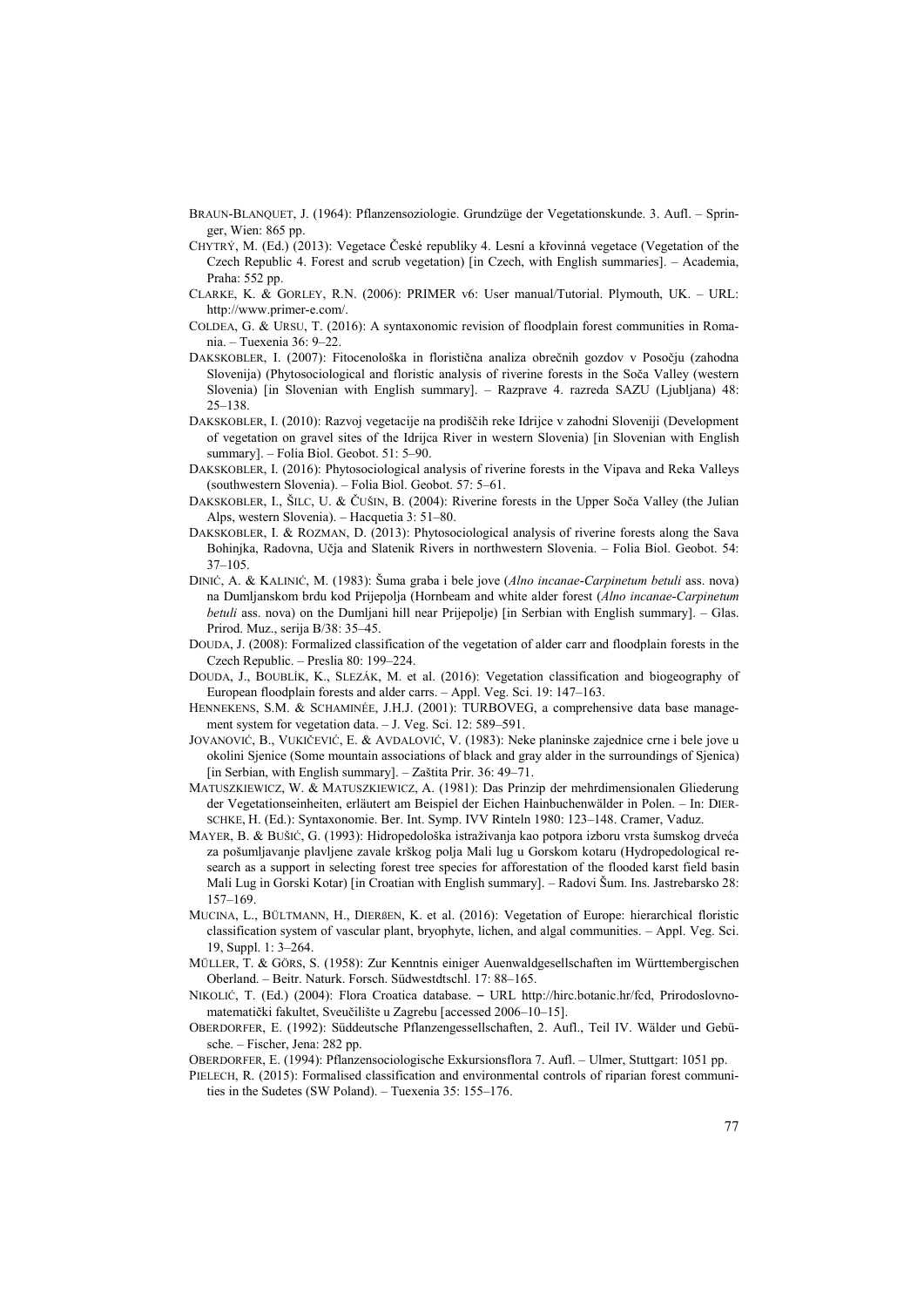- POLDINI, L., VIDALI, M. & GANIS, P. (2011): Riparian *Salix alba*: Scrubs of the Po lowland (N-Italy) from an European perspective. – Plant Biosyst. 145: 132–147.
- RAKONJAC, L.J. (2002): Šumska vegetacija i njena staništa na Pešterskoj visoravni kao osnova za uspešno pošumljavanje (Forest vegetation and its sites on the Pešter Plateau, as the base of successful afforestation) [in Serbian with English summary]. – Doctoral thesis, Šumarski fakultet Univerziteta u Beogradu: 316 pp.
- RAKONJAC, L.J., RATKNIĆ, M., VESELINOVIĆ, M., NEVENIĆ, R., ISAJEV, R. & LUČIĆ, A. (2009): Zajednice crne i sive jove na Pešterskoj visoravni (Ass*. Alnetum glutinoso-incanae* Br.-Bl. 1915) (Community of common alder and gray alder on the Pešterska Plateau (Ass. *Alnetum glutinosoincanae* Br.-Bl. 1915) [in Serbian with English summary]. – Šumarstvo 3–4: 91–100.
- SANDA, V. & MIHAILESCU, S. (2003): Comparative analysis of the natural habitats dominated by *Alnus glutinosa* and *Alnus incana*. – Rev. Roum. Biol. 48: 51–62.
- SBURLINO, G., POLDINI, L., ANDREIS, C., GIOVAGNOLI, L. & TASINAZZO, S. (2012): Phytosociological overview of the Italian *Alnus incana*-rich riparian woods. – Plant Sociol. 49: 39–53.
- SCHWABE, E. (1985): Monographie *Alnus incana*-reicher Waldgesellschaften in Europa. Variabilität und Änlichkeiten einer azonal verbreitete Gesellschaftgruppe. – Phytocoenologia 13: 197–302.
- ŠKORIĆ, A., BOGUNOVIĆ, M., MARTINOVIĆ, J., PELCER, Z., RACZ, Z. & VIDAČEK, Ž. (2003): Tla gorske Hrvatske (The soils of Croatian mountain area) [in Croatian]. – Ministarstvo zaštite okoliša i prostornoga uređenja, Zagreb - Osijek: 169 pp.
- SLEZÁK, M., HRIVNÁK, R. & PETRÁŠOVÁ, A. (2014): Numerical classification of alder carr and riparian alder forests in Slovakia. – Phytocoenologia 44: 283–308.
- STEFANOVIĆ, V. (1964): Šumska vegetacija šireg područja Trebevića (Forest vegetation of the wider area of Trebević Mt.) [in Serbo-Croatian]. – Radovi Nauč. Druš. BiH 25: 57–153.
- TICHÝ, L. (2002): JUICE, software for vegetation classification. J. Veg. Sci. 13: 451–453.
- VUKELIĆ, J. (2012): Šumska vegetacija Hrvatske (Forest vegetation in Croatia) [in Croatian]. Sveučilište u Zagrebu, Šumarski fakultet, DZZP, Zagreb: 404 pp.
- VUKELIĆ, J., BARIČEVIĆ, D. & ŠAPIĆ, I. (2012): Phytocoenological characteristics of forests of grey alder (*Alnus incana* /L./Moench) in Gorski Kotar. – Nat. Croat. 21: 49–64.
- WEBER, H.E., MORAVEC, J. & THEURILLAT, J.-P. (2000): International Code of Phytosociological Nomenclature  $3<sup>rd</sup>$  ed. – J. Veg. Sci. 11: 739–768.
- WILLNER, W. & GRABHERR, G. (Eds.) (2007): Die Wälder und Gebüsche Österreichs. Spektrum, Heidelberg: 608 pp.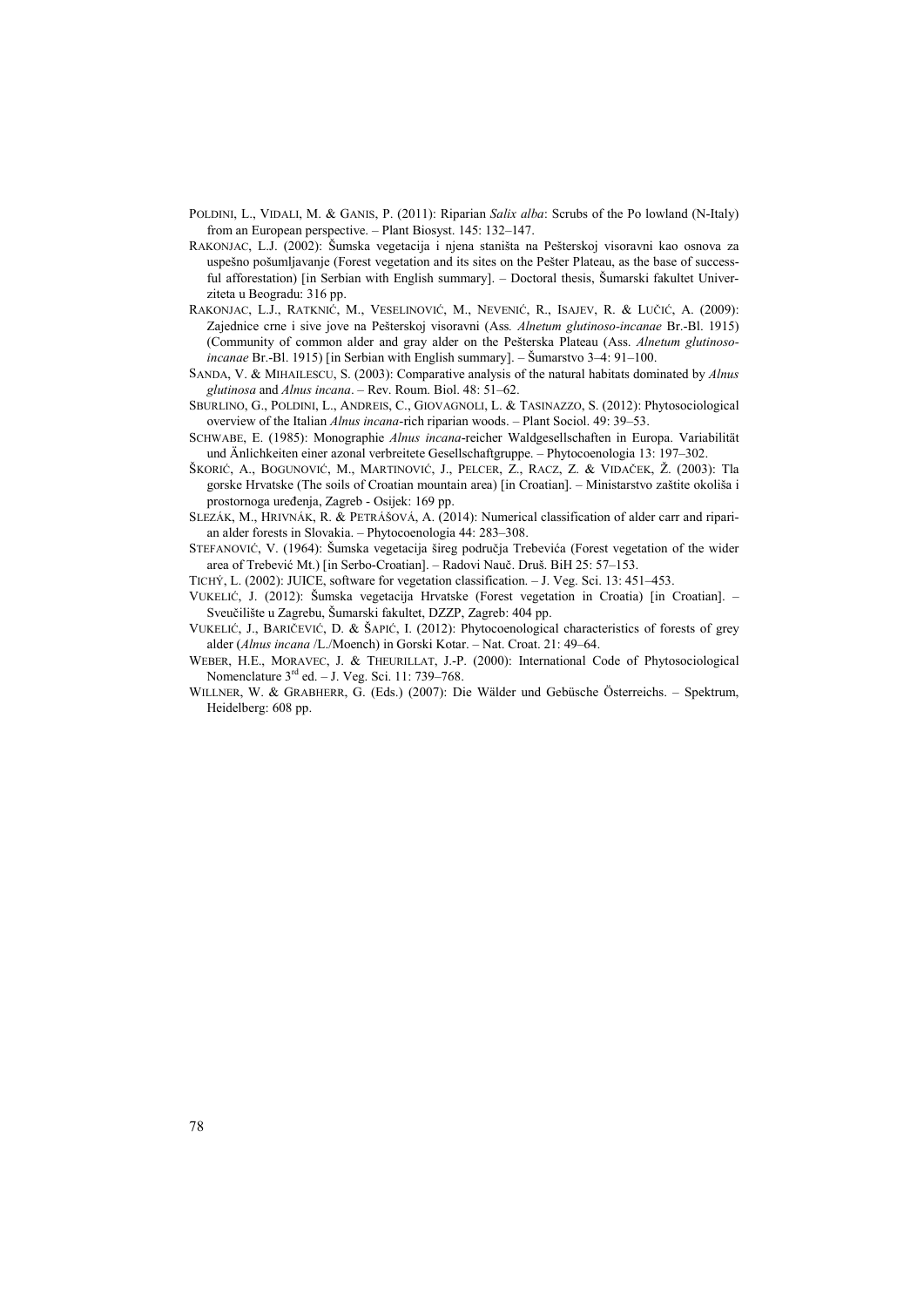Positions of new relevés in the WGS84 Coordinate Reference System (Nr. relevé - Latitude - Longitude): 2 - N45°31'53,3" - E14°38'44,5"; 3 - N45°31'48,3" - E14°38'52,0"; 5 -N45°32'05,0'' - E14°38'42,1''; 6 - N45°31'52,1'' - E14°38'40,8''; 7 - N45°31'55,6'' - E14°38'43,4''; 8 - N45°31'36,6'' - E14°38'01,3; 9 - N45°32'01,9'' - E14°39'11,2''; 10 - N45°26'17,0'' - E14°50'50,6''; 11 - N45°30'17,6'' - E14°47'16,4''; 12 - N45°29'03,7'' - 14°48'19,7''; 14 - N45°28'26,5'' - E14°48'09,4''; 20 - N45°26'52,5'' - E14°52'12,9''; 21 - N45°27'51,7'' - E14°48'24,2''; 22 - N45°27'53,4'' - E14°48'26,8''; 23 - N45°28'29,7'' - E14°53'18,5''; 24 - N45°27'38,3'' - E14°49'43,0''

| Number of relevé<br>Subtype<br>Altitude in m<br>Aspect                                                                        |                  | 430                               | 2<br>536                               | 3<br>530                                 | 4<br>294 538                                          | 5<br>Salix alba                                       | 6<br>536                                                             | 536                                          | 8<br>540                                   | 9<br>535                                                | 10<br>241                                                   | 11<br>250                                            | 12<br>328<br>N                          | 13<br>225                                    | 14<br>237                                   | 15<br>235                    | 16<br>Alnus glutinosa<br>333                     | 17<br>314                                        | 18<br>295                        | 19<br>350                                         | 20<br>242                                | 21<br>244                                      | 22<br>243                           | 23<br>220                                     | 24<br>229                                        |
|-------------------------------------------------------------------------------------------------------------------------------|------------------|-----------------------------------|----------------------------------------|------------------------------------------|-------------------------------------------------------|-------------------------------------------------------|----------------------------------------------------------------------|----------------------------------------------|--------------------------------------------|---------------------------------------------------------|-------------------------------------------------------------|------------------------------------------------------|-----------------------------------------|----------------------------------------------|---------------------------------------------|------------------------------|--------------------------------------------------|--------------------------------------------------|----------------------------------|---------------------------------------------------|------------------------------------------|------------------------------------------------|-------------------------------------|-----------------------------------------------|--------------------------------------------------|
| Slope in degrees<br>Releve area (00m <sup>2</sup> )<br>Cover in %: - tree layer (a)<br>- schrub layer (b)<br>- herb layer (c) |                  | $\boldsymbol{0}$<br>4<br>90<br>30 | 0<br>$\overline{4}$<br>50<br>25<br>100 | $\boldsymbol{0}$<br>3<br>50<br>50<br>100 | $\boldsymbol{0}$<br>$\overline{4}$<br>90<br>30<br>100 | $\boldsymbol{0}$<br>$\overline{4}$<br>80<br>40<br>100 | $\theta$<br>4<br>60<br>40<br>100                                     | $\theta$<br>$\overline{4}$<br>50<br>40<br>95 | $\boldsymbol{0}$<br>4<br>50<br>40          | $\theta$<br>$\overline{4}$<br>50<br>60<br>100           | $\boldsymbol{0}$<br>9<br>75<br>$20\,$<br>100                | $\boldsymbol{0}$<br>$\overline{4}$<br>60<br>80<br>90 | 15<br>$\overline{4}$<br>70<br>35<br>100 | $\boldsymbol{0}$<br>4<br>70<br>35<br>100     | $\boldsymbol{0}$<br>6<br>75<br>50<br>100    | 0<br>4<br>70<br>25<br>100    | $\mathbf{0}$<br>$\overline{4}$<br>75<br>50<br>95 | $\mathbf{0}$<br>$\overline{4}$<br>90<br>60<br>80 | $\theta$<br>4<br>85<br>35<br>100 | $\mathbf{0}$<br>$\overline{4}$<br>90<br>25<br>100 | $\boldsymbol{0}$<br>4<br>95<br>35<br>100 | $\boldsymbol{0}$<br>$\overline{4}$<br>90<br>60 | 0<br>4<br>85<br>30<br>90            | $\Omega$<br>$\overline{4}$<br>80<br>60<br>100 | $\boldsymbol{0}$<br>4<br>80<br>$50\,$<br>100     |
| - moos layer (d)<br>Number of species<br>Ass. diff. species                                                                   |                  | 95<br>5<br>48                     | 2<br>67                                | 3<br>50                                  | $\boldsymbol{0}$<br>48                                | -1<br>46                                              | 5<br>43                                                              | $\mathfrak{Z}$<br>48                         | 100<br>30<br>67                            | 1<br>62                                                 | $\mathbf{1}$<br>52                                          | 25<br>88                                             | 30<br>71                                | 5<br>88                                      | 20<br>96                                    | 10<br>74                     | 10<br>82                                         | 15<br>79                                         | 10<br>56                         | 5<br>70                                           | 50<br>52                                 | 100<br>5<br>92                                 | 5<br>89                             | 3<br>70                                       | $\mathbf{1}$<br>83                               |
| Lamium orvala<br>Scopolia carniolica<br>Filipendula ulmaria                                                                   | $\mathbf c$      |                                   |                                        |                                          |                                                       | $^{+}$                                                | $^{+}$                                                               | $\frac{1}{2}$<br>$^{+}$                      | $^{+}$<br>$^{+}$                           | $^{+}$                                                  | $^{+}$                                                      | $^{+}$                                               | 2                                       | 2                                            | $^{+}$<br>$\overline{+}$                    |                              | 2                                                | $\overline{2}$                                   | $\! +$<br>$^{+}$                 | 2                                                 |                                          |                                                |                                     |                                               |                                                  |
| Var. geogr. diff. species<br>Helleborus dumetorum<br>Subtype diff. species<br>Salix alba                                      | a                |                                   | 3                                      | 3                                        | $^{+}$                                                | $^{+}$                                                | 4                                                                    | $+$                                          |                                            |                                                         |                                                             | $\overline{+}$                                       |                                         |                                              |                                             | $\overline{c}$               |                                                  | $\overline{2}$                                   |                                  |                                                   |                                          |                                                |                                     |                                               |                                                  |
| Salix alba<br>Petasites hybridus<br>Urtica dioica<br>Impatiens noli-tangere                                                   | b<br>$\mathbf c$ | 4<br>$\overline{2}$               | $^{+}$<br>3<br>$^{+}$<br>$^{+}$        | 3<br>3<br>$^{+}$<br>$^{+}$               | $\overline{c}$<br>$\overline{2}$                      | $\mathbf{2}$<br>3                                     | $\overline{2}$<br>$\overline{4}$<br>$\overline{2}$<br>$\overline{+}$ | $^{+}$<br>3<br>$\overline{c}$<br>$^{+}$      | $^{+}$<br>$\overline{4}$<br>$^{+}$<br>$+$  | $\mathbf{1}$<br>$\overline{2}$<br>$\overline{2}$<br>$+$ | $\ddot{\phantom{a}}$<br>$\mathfrak{Z}$<br>$\cdot$<br>$^{+}$ | $+$                                                  | $^{+}$<br>$\ddot{}$                     |                                              |                                             |                              |                                                  |                                                  |                                  |                                                   |                                          |                                                |                                     |                                               |                                                  |
| Lysimachia vulgaris<br>Eupatorium cannabinum<br>Stachys sylvatica<br>Galeopsis speciosa                                       |                  | $^{+}$                            | $^{+}$                                 | $^{+}$<br>$^{+}$<br>$\overline{+}$       | $^{+}$<br>$^{+}$<br>$\overline{2}$                    | $\boldsymbol{+}$<br>$^{+}$<br>$^+$                    | $^{+}$<br>$^{+}$<br>$^{+}$                                           | $\mathbf{1}$<br>$^{+}$                       | $^{+}$<br>1<br>$^{+}$                      | $^+$                                                    | $\ddot{\phantom{0}}$                                        |                                                      |                                         | $^{+}$                                       | $^{+}$<br>$^{+}$                            |                              | $\overline{+}$                                   |                                                  |                                  |                                                   |                                          | $^{+}$<br>$^{+}$                               | 1<br>$^{+}$<br>$\ddot{\phantom{1}}$ |                                               | $\overline{+}$<br>$^{+}$<br>$^{+}$<br>$^{+}$     |
| Lamium maculatum<br>Glechoma hederacea<br>Mentha longifolia<br>Scirpus sylvaticus                                             |                  | $^{+}$<br>$\overline{2}$          | $^{+}$<br>$^{+}$<br>$^{+}$             | $^{+}$<br>$\mathbf{1}$                   | $^{+}$<br>$^{+}$                                      |                                                       |                                                                      | $\overline{2}$                               | $^{+}$<br>$^{+}$<br>1<br>$\mathbf{1}$      | $\mathbf{1}$<br>$\mathbf{1}$<br>$\overline{2}$          | $^{+}$<br>$\mathbf{1}$<br>$^{+}$<br>$\ddot{\phantom{0}}$    |                                                      |                                         |                                              |                                             |                              |                                                  |                                                  |                                  |                                                   |                                          |                                                |                                     |                                               | $\overline{+}$<br>$^{+}$                         |
| Alnus glutinosa<br>Carpinus betulus<br>Acer campestre<br>Acer campestre                                                       | a<br>b           |                                   |                                        |                                          |                                                       |                                                       |                                                                      |                                              |                                            |                                                         | $\overline{\mathbf{3}}$<br>$\overline{c}$<br>$\mathbf{1}$   | $^{+}$<br>1<br>$\overline{+}$                        | 1                                       | 3<br>$\overline{c}$                          | $\overline{a}$<br>$\overline{2}$<br>$^{+}$  | 1<br>3<br>$^{+}$<br>$^{+}$   | 3<br>$\overline{+}$                              | $\overline{2}$                                   | 3                                | 2                                                 | $\overline{+}$<br>$+$                    | $\overline{4}$<br>$+$                          | 3<br>$\overline{c}$<br>$^{+}$       | 3<br>$^{+}$                                   | $\overline{4}$<br>$\mathbf{1}$<br>$\overline{2}$ |
| Carpinus betulus<br>Crataegus monogyna<br>Ligustrum vulgare<br>Alnus glutinosa                                                |                  |                                   |                                        |                                          |                                                       |                                                       |                                                                      |                                              |                                            | $^{+}$                                                  | $^{+}$                                                      | $^{+}$                                               | $\overline{+}$<br>$^{+}$                | $^{+}$                                       | $^{+}$<br>$^{+}$<br>$^{+}$<br>$^{+}$        | 1<br>$^{+}$                  | $\overline{2}$                                   | $^{+}$                                           | $^{+}$<br>$^{+}$<br>$^{+}$       |                                                   | $\overline{+}$<br>$^{+}$<br>$^{+}$       | $^{+}$                                         | $^{+}$                              |                                               | $^{+}$<br>$\overline{+}$                         |
| Hedera helix<br>Knautia drymeia<br>Allium ursinum                                                                             | $\mathbf c$      | 2                                 |                                        |                                          |                                                       |                                                       |                                                                      |                                              |                                            |                                                         | $^{+}$<br>$\sqrt{5}$                                        | $\overline{c}$<br>$^{+}$<br>$^{+}$                   | $^{+}$<br>$^{+}$                        | $^{+}$<br>$\overline{2}$                     | $^{+}$<br>$\overline{1}$                    | 1                            |                                                  | $\mathbf{1}$                                     | $\overline{c}$<br>$^{+}$<br>5    | $\boldsymbol{+}$<br>4                             | $\overline{+}$                           | $^{+}$<br>$^{+}$                               | $\ddot{}$<br>$\overline{+}$         | 2<br>$^{+}$                                   | $\overline{+}$<br>$^{+}$<br>3                    |
| Ligustrum vulgare<br>Primula vulgaris<br>Anemone nemorosa<br>Cirsium oleraceum                                                |                  |                                   |                                        |                                          |                                                       |                                                       |                                                                      |                                              |                                            |                                                         | $^{+}$                                                      | $^{+}$                                               |                                         |                                              |                                             | $\,{}^{+}$<br>$^{+}$         |                                                  |                                                  |                                  |                                                   |                                          | $^{+}$                                         | $^{+}$                              |                                               |                                                  |
| Poa trivialis<br>Alnion incanae<br>Alnus incana<br>Alnus incana                                                               | a<br>b           | 4<br>$^{+}$                       | 3<br>$^{+}$                            | 2<br>$\mathbf{1}$                        | 5<br>1                                                | 4<br>1                                                | 2<br>$\mathbf{1}$                                                    | 3                                            | 4<br>3                                     | 3<br>$\sqrt{2}$                                         |                                                             | 3                                                    | 3<br>$^{+}$                             | $^{+}$                                       | $^{+}$                                      | $^{+}$                       | 2<br>$\overline{+}$                              | 4<br>$\mathfrak{Z}$                              | 3<br>$^{+}$                      | $^{+}$                                            | 5<br>$^{+}$                              | $^{+}$<br>$^{+}$                               | $^{+}$<br>$^{+}$                    | 3                                             | $^{+}$<br>3                                      |
| Viburnum opulus<br>Festuca gigantea<br>Carex brizoides<br>Chaerophyllum hirsutum                                              | $\mathbf c$      | $^{+}$                            | $^{+}$<br>$^{+}$                       | $\sqrt{2}$<br>$+$<br>$^{+}$              | $^{+}$<br>1                                           | $^{+}$<br>$^{+}$                                      | $^{+}$<br>$\overline{+}$<br>$^{+}$                                   | $\ddot{}$<br>$\ddot{\phantom{a}}$            | $^{+}$<br>$\ddot{}$<br>3<br>$\overline{c}$ | $^{+}$<br>$\! + \!\!\!\!$<br>$+$                        | $^{+}$<br>$^{+}$                                            | $^{+}$<br>$\ddot{+}$                                 | $+$<br>$\overline{+}$                   | $\sqrt{2}$<br>1                              | $\ddot{}$                                   | $^{+}$                       | $+$<br>3                                         | $\ddot{}$<br>$\overline{+}$<br>$\ddot{}$         | $\overline{+}$                   | $^{+}$                                            | $\overline{+}$                           | $\ddot{}$                                      | $\ddot{}$<br>$^{+}$                 | $+$                                           | $^{+}$<br>$\mathbf{1}$                           |
| Carex remota<br>Cardamine impatiens<br>Carex pendula<br>Listera ovata                                                         |                  | $^{+}$                            | $+$                                    |                                          | $^{+}$<br>$^{+}$                                      | $^{+}$                                                |                                                                      |                                              | $\ddot{}$<br>$^{+}$<br>$\ddot{}$           | $\! + \!\!\!\!$                                         | $^{+}$                                                      | $^{+}$                                               | $^{+}$<br>$^{+}$                        | $^{+}$<br>$\mathbf{1}$                       | $\mathbf{1}$<br>$\mathfrak{Z}$<br>$\ddot{}$ | $^{+}$<br>$+$<br>$^{+}$      |                                                  | $\overline{+}$                                   |                                  |                                                   |                                          |                                                |                                     |                                               | $^{+}$<br>$+$                                    |
| Cerastium sylvaticum<br>Equisetum telmateia<br>Equisetum pratense<br>Alnus incana                                             |                  |                                   | 2                                      |                                          |                                                       |                                                       |                                                                      |                                              |                                            |                                                         | $\bullet$<br>$\overline{c}$                                 |                                                      |                                         | $^{+}$<br>$^{+}$                             | $\ddot{\phantom{0}}$                        | 1<br>$^{+}$                  |                                                  |                                                  |                                  |                                                   |                                          |                                                |                                     |                                               | $^{+}$                                           |
| Equisetum hyemale<br>Matteuccia struthiopteris<br>Salicetea purpureae                                                         |                  |                                   |                                        |                                          |                                                       |                                                       |                                                                      |                                              |                                            |                                                         |                                                             |                                                      |                                         |                                              |                                             |                              |                                                  |                                                  |                                  |                                                   |                                          |                                                |                                     |                                               |                                                  |
| Salix eleagnos<br>Populus nigra<br>Salix purpurea<br>Salix eleagnos                                                           | $\rm{a}$<br>b    | 1                                 | $\overline{2}$                         |                                          |                                                       |                                                       |                                                                      |                                              |                                            |                                                         |                                                             | $\ddot{}$                                            | $^{+}$                                  |                                              |                                             |                              |                                                  |                                                  |                                  |                                                   |                                          |                                                |                                     |                                               |                                                  |
| Alnetea glutinosae<br>Frangula alnus<br>Humulus lupulus                                                                       | b                |                                   |                                        |                                          | $^{+}$                                                |                                                       |                                                                      |                                              |                                            |                                                         |                                                             |                                                      |                                         |                                              |                                             |                              |                                                  |                                                  |                                  |                                                   |                                          |                                                |                                     |                                               |                                                  |
| Humulus lupulus<br>Solanum dulcamara<br>Cardamine amara<br>Dryopteris carthusiana                                             | $\mathbf c$      |                                   | $^{+}$                                 | $\mathbf{1}$<br>$^{+}$                   |                                                       |                                                       | $\boldsymbol{2}$                                                     | $\mathbf{1}$                                 | $\mathbf{1}$                               |                                                         |                                                             |                                                      |                                         |                                              |                                             |                              |                                                  |                                                  |                                  |                                                   |                                          | $^{+}$                                         |                                     |                                               | $^{+}$<br>$^{+}$                                 |
| Carex vesicaria<br>Carpinion, Erythronio-Carpinion<br>Prunus avium<br>Prunus avium                                            | a                |                                   |                                        |                                          |                                                       |                                                       |                                                                      |                                              |                                            |                                                         |                                                             | $^+$                                                 |                                         |                                              |                                             |                              |                                                  |                                                  |                                  |                                                   |                                          |                                                |                                     |                                               | $^{+}$                                           |
| Carpinus betulus<br>Vinca minor<br>Epimedium alpinum<br>Erythronium dens-canis                                                | $\mathbf c$      | $\mathbf{1}$                      |                                        |                                          |                                                       |                                                       |                                                                      |                                              |                                            |                                                         |                                                             | $^{+}$                                               | $^{+}$                                  | $^{+}$<br>1                                  | $^{+}$                                      |                              |                                                  |                                                  |                                  |                                                   |                                          | $^{+}$                                         | 1                                   |                                               |                                                  |
| Aremonio-Fagion<br>Rhamnus alpinus fallax<br>Stellaria nemorum agg.                                                           | b                | 1                                 |                                        |                                          |                                                       |                                                       | 3                                                                    | $\sqrt{2}$                                   | $^{+}$                                     |                                                         |                                                             |                                                      |                                         |                                              |                                             | $\ddag$                      |                                                  |                                                  |                                  |                                                   |                                          |                                                |                                     |                                               |                                                  |
| Helleborus niger<br>Cardamine trifolia<br>Vicia oroboides<br>Omphalodes verna                                                 |                  | $^{+}$                            |                                        |                                          |                                                       |                                                       |                                                                      |                                              |                                            |                                                         |                                                             | $\overline{+}$                                       |                                         | $\overline{+}$                               | $^{+}$                                      | $^{+}$                       | $^{+}$<br>$\mathbf{1}$<br>$\ddot{}$              | $\overline{2}$<br>$^{+}$                         | $\ddot{}$<br>$^{+}$              | $^{+}$<br>$^{+}$                                  |                                          | $\overline{+}$                                 | $^{+}$                              |                                               |                                                  |
| Hacquetia epipactis<br>Cyclamen purpurascens<br>Helleborus odorus<br>Rhamnus alpinus fallax                                   |                  |                                   |                                        |                                          |                                                       |                                                       |                                                                      |                                              |                                            |                                                         |                                                             | $^{+}$                                               |                                         | $^{+}$                                       | $^{+}$                                      |                              |                                                  | $\overline{+}$                                   |                                  |                                                   |                                          | $^{+}$                                         |                                     |                                               |                                                  |
| Isopyrum thalictroides<br><b>Tilio-Acerion</b><br>Acer pseudoplatanus<br>Ulmus glabra                                         | $\rm{a}$         |                                   |                                        |                                          | $^{+}$                                                |                                                       |                                                                      | $^{+}$                                       |                                            |                                                         | -1                                                          |                                                      |                                         |                                              |                                             |                              |                                                  |                                                  |                                  |                                                   |                                          |                                                |                                     |                                               |                                                  |
| Acer platanoides<br>Acer pseudoplatanus<br>Ulmus glabra                                                                       | b                | $^{+}$                            |                                        |                                          | $\boldsymbol{+}$                                      | $\ddot{}$                                             |                                                                      | $+$                                          |                                            |                                                         | $+$                                                         | $+$                                                  |                                         | $^{+}$<br>$^{+}$                             | $^{+}$<br>$^{+}$                            | $^{+}$<br>$^{+}$             | $+$<br>$\ddot{}$                                 | $^{+}$<br>$\ddot{}$                              | $^{+}$                           | $+$                                               |                                          | $^{+}$<br>$^{+}$                               |                                     |                                               | $+$                                              |
| Euonymus latifolius<br>Acer platanoides<br>Lunaria rediviva<br>Arum maculatum                                                 | $\mathbf c$      | $^{+}$                            |                                        |                                          |                                                       |                                                       |                                                                      |                                              |                                            |                                                         | $^{+}$                                                      | $\overline{+}$                                       |                                         | $^{+}$                                       | $^{+}$                                      | $\ddot{}$                    | $^{+}$<br>$^{+}$                                 | $\mathbf{1}$<br>$\ddot{}$                        | 2                                | $^{+}$                                            |                                          | $\overline{+}$                                 |                                     |                                               |                                                  |
| Geranium robertianum<br>Aruncus dioicus<br>Polystichum aculeatum<br>Aconitum lycoct. vulparia                                 |                  | $^{+}$<br>$^{+}$                  |                                        |                                          |                                                       |                                                       |                                                                      |                                              |                                            |                                                         |                                                             | $^{+}$                                               | $^{+}$<br>$\overline{+}$                | $^{+}$<br>$\overline{+}$<br>$^{+}$           | $^{+}$                                      | $^{+}$<br>$\mathbf{1}$       | $\ddot{}$<br>$^{+}$<br>$+$                       | $\ddot{}$<br>$+$                                 | $\ddot{}$                        | $+$                                               |                                          |                                                |                                     |                                               |                                                  |
| Asplenium scolopendrium<br>Glechoma hirsuta<br>Adoxa moschatellina<br>Polystichum setiferum                                   |                  | $\ddot{}$                         |                                        |                                          |                                                       |                                                       |                                                                      |                                              |                                            |                                                         |                                                             | $\overline{+}$                                       |                                         |                                              |                                             | $\overline{c}$               | $^{+}$                                           | $^{+}$<br>$\overline{+}$                         |                                  |                                                   |                                          |                                                |                                     |                                               |                                                  |
| Euonymus latifolius<br>Aconitum variegatum<br>Cardamine flexuosa<br>Thalictrum aquilegiifolium                                |                  |                                   |                                        |                                          |                                                       |                                                       |                                                                      |                                              |                                            |                                                         |                                                             | $^{+}$                                               | $^{+}$                                  |                                              | $^{+}$<br>$\mathbf{1}$                      |                              |                                                  |                                                  |                                  | $^{+}$                                            |                                          |                                                |                                     |                                               |                                                  |
| Fagetalia<br>Fraxinus excelsior<br>Fagus sylvatica<br>Fraxinus excelsior                                                      | $\rm{a}$<br>b    | $^{+}$                            |                                        |                                          | $^{+}$                                                | $^{+}$                                                | $^{+}$                                                               |                                              |                                            |                                                         |                                                             | 1                                                    | $+$                                     | 2<br>$\mathbf{1}$                            | $\ddot{}$                                   | $\mathbf{1}$<br>$\ddot{}$    | $^{+}$                                           | $\overline{c}$                                   | $\mathbf{1}$                     | $^{+}$                                            | $\overline{2}$                           | $^{+}$                                         | $\ddot{}$                           | 3                                             | $\overline{+}$                                   |
| Sambucus nigra<br>Fagus sylvatica<br>Daphne mezereum<br>Brachypodium sylvaticum                                               |                  | $\mathbf{1}$                      |                                        | $^{+}$                                   | $\sqrt{2}$                                            | $\mathbf{1}$<br>$\overline{2}$                        | $\overline{2}$<br>$\mathbf{1}$                                       | $\sqrt{2}$<br>$+$                            | $\mathbf{1}$<br>$\overline{c}$             | $^{+}$                                                  |                                                             | $\ddot{}$<br>$^{+}$                                  | $\overline{+}$                          | $\overline{c}$                               | $^{+}$<br>$^{+}$<br>$\overline{2}$          | $^{+}$<br>$^{+}$<br>3        | $+$<br>$^{+}$<br>3                               | $^{+}$<br>$^{+}$<br>$\overline{2}$               | $^{+}$                           | $^{+}$<br>$^{+}$<br>$^{+}$<br>$^{+}$              | $\overline{+}$<br>$^{+}$                 | $\! + \!\!\!\!$<br>$\overline{c}$              | $\ddot{}$<br>$\sqrt{2}$             | $\mathbf{1}$                                  | $^{+}$<br>2                                      |
| Lamium galeobdolon<br>Circaea lutetiana<br>Asarum europaeum                                                                   | $\mathbf c$      | $^{+}$                            | $^{+}$                                 | $^{+}$                                   | $^{+}$                                                | $\ddot{}$<br>$^{+}$                                   | $^{+}$                                                               | $^{+}$                                       | $^{+}$<br>$+$                              | $+$                                                     | $\mathbf{1}$<br>$\mathbf{1}$                                | $\ddot{}$                                            |                                         | $\mathbf{1}$                                 | $\ddot{}$<br>$^{+}$                         | $\ddot{}$                    | $^{+}$<br>$+$<br>◠                               | $^{+}$<br>$+$                                    | 1                                |                                                   |                                          | $\sqrt{2}$<br>$\ddot{}$                        | $\sqrt{2}$                          |                                               | $^{+}$<br>$\mathbf{1}$                           |
| Carex sylvatica<br>Salvia glutinosa<br>Mercurialis perennis<br>Pulmonaria officinalis                                         |                  | $^{+}$<br>$\ddot{}$               | $^{+}$                                 |                                          | $^{+}$                                                | $\ddot{}$                                             |                                                                      | $\overline{+}$<br>$^{+}$                     |                                            |                                                         |                                                             | $\overline{+}$                                       | $^{+}$                                  | $^{+}$<br>$^{+}$<br>$^{+}$<br>$\overline{+}$ | $^{+}$<br>$^{+}$<br>$^{+}$<br>$^{+}$        | 1<br>$^{+}$                  |                                                  | $\mathbf{1}$<br>$\ddot{}$                        | $^{+}$<br>$\mathbf{1}$           |                                                   |                                          |                                                | $^{+}$                              |                                               | $^{+}$                                           |
| Symphytum tuberosum agg.<br>Petasites albus<br>Ranunculus lanuginosus<br>Paris quadrifolia                                    |                  | 3                                 | $^{+}$                                 | $^{+}$<br>$\overline{+}$                 |                                                       |                                                       |                                                                      | $^{+}$                                       | $^{+}$<br>$^{+}$                           |                                                         | $^{+}$<br>$^{+}$                                            | $+$<br>$^{+}$<br>$\ddot{+}$                          | $+$<br>$+$<br>$+$                       | 1<br>$^{+}$<br>$^{+}$                        | $^{+}$<br>$^{+}$<br>$^{+}$                  | $^{+}$<br>1                  | $^{+}$                                           | $^{+}$                                           | $^{+}$<br>$^{+}$                 | $^{+}$<br>$\overline{+}$                          |                                          | $^{+}$                                         | $^{+}$                              |                                               | $+$                                              |
| Polygonatum multiflorum<br>Dryopteris filix-mas<br>Cardamine bulbifera<br>Viola reichenbachiana                               |                  | $^{+}$                            | $\overline{+}$                         |                                          |                                                       |                                                       |                                                                      |                                              |                                            |                                                         | $^{+}$                                                      | $\overline{+}$<br>$^{+}$                             | $\ddot{}$<br>$+$<br>$\ddot{}$           | $^{+}$                                       | $\overline{+}$                              | $^{+}$                       | $+$<br>$^{+}$                                    | $\overline{+}$<br>$\ddot{}$                      | $+$<br>1                         |                                                   |                                          |                                                |                                     |                                               | $+$<br>$+$                                       |
| Scrophularia nodosa<br>Campanula trachelium<br>Mycelis muralis<br>Phyteuma spicatum                                           |                  | $^{+}$                            |                                        |                                          |                                                       |                                                       |                                                                      |                                              |                                            |                                                         |                                                             | $+$<br>$\ddot{+}$                                    | $\ddot{}$                               | $^{+}$<br>$\mathbf{1}$                       | $^{+}$                                      | $^{+}$<br>$^{+}$             |                                                  | $^{+}$                                           |                                  | $^{+}$                                            |                                          |                                                |                                     |                                               |                                                  |
| Melica nutans<br>Heracleum sphondylium<br>Ranunculus ficaria<br>Sanicula europaea                                             |                  |                                   |                                        |                                          |                                                       |                                                       |                                                                      |                                              |                                            |                                                         |                                                             |                                                      |                                         |                                              | $\overline{+}$                              | $^{+}$                       |                                                  | $\overline{+}$                                   |                                  |                                                   |                                          |                                                |                                     |                                               | $\overline{c}$                                   |
| Bromus benekenii<br>Fraxinus excelsior<br>Euphorbia dulcis<br>Lilium martagon                                                 |                  |                                   |                                        |                                          |                                                       |                                                       |                                                                      |                                              |                                            |                                                         |                                                             |                                                      |                                         |                                              |                                             |                              |                                                  |                                                  |                                  |                                                   |                                          |                                                |                                     |                                               |                                                  |
| Epipactis helleborine<br>Lathyrus vernus<br>Galium odoratum                                                                   |                  |                                   |                                        |                                          |                                                       |                                                       |                                                                      |                                              |                                            |                                                         |                                                             |                                                      |                                         |                                              |                                             | $^{+}$                       |                                                  |                                                  |                                  |                                                   |                                          |                                                |                                     |                                               |                                                  |
| Quercetalia pubescentis<br>Fraxinus ornus<br>Euonymus verrucosus<br>Acer obtusatum                                            | $\mathbf b$      |                                   |                                        |                                          |                                                       |                                                       |                                                                      |                                              |                                            |                                                         |                                                             |                                                      |                                         |                                              |                                             |                              |                                                  |                                                  |                                  |                                                   |                                          |                                                |                                     |                                               |                                                  |
| Carex flacca<br>Tamus communis<br>Acer obtusatum<br>Fraxinus ornus                                                            | $\mathbf c$      |                                   |                                        |                                          |                                                       |                                                       |                                                                      |                                              |                                            |                                                         |                                                             |                                                      |                                         |                                              |                                             |                              |                                                  |                                                  |                                  |                                                   |                                          | $^{+}$                                         | $\ddot{}$                           |                                               |                                                  |
| Querco-Fagetea<br>Corylus avellana<br>Corylus avellana<br>Lonicera xylosteum                                                  | a<br>$\mathbf b$ |                                   | $^{+}$                                 | $\overline{2}$                           |                                                       | $\ddot{}$                                             |                                                                      | $\overline{c}$                               |                                            |                                                         | $\ddot{}$                                                   | $\overline{2}$<br>$\ddot{}$                          | $\overline{c}$                          | $\sqrt{2}$                                   | $\overline{2}$                              | $\overline{c}$               | 3                                                |                                                  | $\ddot{}$                        | $\overline{2}$<br>$^{+}$                          |                                          | $^{+}$                                         |                                     |                                               |                                                  |
| Pyrus pyraster<br>Carex digitata<br>Galium sylvaticum<br>Hepatica nobilis                                                     | ${\bf c}$        |                                   |                                        |                                          |                                                       |                                                       |                                                                      |                                              |                                            |                                                         |                                                             |                                                      |                                         | $^{+}$                                       |                                             |                              |                                                  |                                                  |                                  |                                                   |                                          | $^{+}$<br>$^{+}$<br>$+$                        | $^{+}$<br>$\ddot{}$                 |                                               |                                                  |
| Cruciata glabra<br>Galanthus nivalis<br>Ranunculus auricomus                                                                  |                  |                                   |                                        |                                          |                                                       |                                                       |                                                                      |                                              |                                            |                                                         |                                                             |                                                      |                                         | $^{+}$                                       |                                             |                              |                                                  |                                                  |                                  |                                                   |                                          |                                                |                                     |                                               | $^{+}$                                           |
| Scilla bifolia agg.<br>Veronica montana<br>Galium schultesii<br>Leucojum vernum                                               |                  |                                   |                                        |                                          |                                                       |                                                       |                                                                      |                                              |                                            |                                                         |                                                             |                                                      |                                         | $^{+}$                                       |                                             |                              |                                                  |                                                  |                                  |                                                   |                                          |                                                |                                     |                                               | $^{+}$<br>$+$                                    |
| Erico-Pinetea<br>Carex alba<br>Cirsium erisithales                                                                            | ${\bf c}$        |                                   |                                        |                                          |                                                       |                                                       |                                                                      |                                              |                                            |                                                         |                                                             | $^{+}$                                               |                                         | $^{+}$                                       | $^{+}$                                      |                              |                                                  |                                                  |                                  |                                                   |                                          |                                                |                                     |                                               |                                                  |
| Vaccinio-Piceetea<br>Picea abies<br>Abies alba<br>Picea abies                                                                 | a<br>$\mathbf b$ |                                   |                                        |                                          |                                                       |                                                       |                                                                      |                                              |                                            |                                                         |                                                             |                                                      |                                         |                                              |                                             |                              |                                                  |                                                  |                                  | 2                                                 |                                          |                                                |                                     |                                               |                                                  |
| Rubus saxatilis<br>Aposeris foetida<br>Oxalis acetosella<br>Rubus saxatilis                                                   | $\mathbf c$      |                                   |                                        |                                          |                                                       |                                                       |                                                                      |                                              |                                            |                                                         |                                                             |                                                      |                                         |                                              | $^{+}$<br>$^{+}$                            | $^{+}$<br>$\! + \!\!\!\!$    | $+$                                              | $^{+}$<br>1                                      | 1                                |                                                   |                                          |                                                |                                     |                                               |                                                  |
| Abies alba<br>Veronica urticifolia<br>Streptopus amplexifolius<br>Rhamno-Prunetea                                             |                  |                                   |                                        |                                          |                                                       |                                                       |                                                                      |                                              |                                            |                                                         |                                                             |                                                      |                                         |                                              | $+$                                         | $^{+}$                       | $^{+}$<br>$^{+}$                                 |                                                  | $\overline{+}$                   |                                                   |                                          |                                                |                                     |                                               |                                                  |
| Cornus sanguinea<br>Euonymus europaeus<br>Clematis vitalba<br>Rhamnus cathartica                                              | b                | $^{+}$<br>$^{+}$                  |                                        |                                          |                                                       |                                                       |                                                                      |                                              |                                            |                                                         | $^{+}$                                                      | 2                                                    | $^{+}$                                  | $\mathbf{1}$                                 | $^{+}$<br>$^{+}$                            |                              |                                                  | $^{+}$                                           | 2<br>$^{+}$<br>$\ddot{}$         |                                                   | $\mathbf{1}$                             | $\! + \!\!\!\!$<br>$+$                         | $^{+}$<br>$^{+}$<br>$+$             |                                               | $\overline{+}$                                   |
| Rubus plicatus<br>Rosa arvensis<br>Berberis vulgaris<br>Prunus cerasifera                                                     |                  |                                   |                                        |                                          |                                                       |                                                       |                                                                      |                                              |                                            |                                                         |                                                             |                                                      |                                         |                                              | $^{+}$                                      |                              |                                                  |                                                  |                                  |                                                   | 3                                        | $^{+}$<br>$^{+}$<br>$^{+}$                     | $^{+}$<br>$\overline{+}$            | $^{+}$                                        |                                                  |
| Viburnum lantana<br>Prunus spinosa<br>Cornus mas<br>Euonymus europaeus                                                        | $\mathbf c$      |                                   |                                        |                                          |                                                       |                                                       |                                                                      |                                              |                                            |                                                         |                                                             |                                                      |                                         |                                              |                                             |                              |                                                  |                                                  |                                  |                                                   | 2                                        |                                                | $^{+}$                              | 2<br>1                                        | 2                                                |
| Clematis vitalba<br>Cornus sanguinea<br>Mulgedio-Aconitetea                                                                   |                  |                                   |                                        |                                          |                                                       |                                                       |                                                                      |                                              |                                            |                                                         |                                                             |                                                      |                                         |                                              |                                             |                              |                                                  |                                                  |                                  |                                                   |                                          |                                                |                                     |                                               |                                                  |
| Senecio ovatus<br>Athyrium filix-femina<br>Doronicum austriacum<br>Veratrum album                                             | $\mathbf c$      | $^{+}$                            | $+$                                    | $+$                                      | $^{+}$                                                |                                                       |                                                                      | $+$                                          |                                            | $^{+}$                                                  | $^{+}$                                                      | $^{+}$                                               |                                         | $^{+}$<br>$\sqrt{2}$                         | $^{+}$<br>$\overline{2}$                    | $^{+}$<br>$\ddot{}$          |                                                  |                                                  | $^{+}$                           |                                                   | $\overline{+}$                           |                                                |                                     |                                               |                                                  |
| Silene dioica<br>Adenostyles alliariae<br>Epilobietea angustifolii<br>Rubus idaeus                                            | $\mathbf b$      | $^{+}$<br>$\ddot{\phantom{a}}$    | $+$                                    |                                          |                                                       |                                                       |                                                                      |                                              |                                            |                                                         |                                                             |                                                      |                                         |                                              |                                             | $^{+}$                       |                                                  |                                                  |                                  |                                                   |                                          |                                                |                                     |                                               |                                                  |
| Fragaria vesca<br>Arctium minus<br>Molinio-Arrhenatheretea                                                                    |                  | $^{+}$                            |                                        |                                          |                                                       |                                                       |                                                                      |                                              |                                            |                                                         |                                                             | $^{+}$<br>$^{+}$                                     |                                         | $^{+}$                                       |                                             |                              |                                                  |                                                  |                                  |                                                   |                                          |                                                |                                     |                                               |                                                  |
| Deschampsia cespitosa<br>Ajuga reptans<br>Caltha palustris<br>Lysimachia nummularia                                           | $\mathbf c$      | $^{+}$                            | $^{+}$                                 | $^{+}$                                   | $^{+}$                                                |                                                       |                                                                      |                                              | 1                                          | 1                                                       | $\ddot{\phantom{a}}$                                        | $^{+}$<br>$^{+}$                                     | $+$                                     |                                              | $^{+}$<br>3                                 |                              |                                                  |                                                  |                                  | $+$                                               |                                          | $^{+}$                                         |                                     | $^{+}$<br>$\overline{c}$                      | $+$<br>$^{+}$<br>$\overline{c}$                  |
| Angelica sylvestris<br>Valeriana dioica<br>Crepis paludosa<br>Juncus effusus                                                  |                  |                                   | $^{+}$<br>$^{+}$                       |                                          | $^{+}$                                                |                                                       |                                                                      |                                              |                                            |                                                         |                                                             |                                                      |                                         | $^{+}$<br>1<br>$^{+}$                        | $\overline{+}$                              | $\mathbf{1}$                 |                                                  |                                                  |                                  |                                                   |                                          | $\! + \!$<br>2<br>$^{+}$                       | $+$<br>$\ddot{}$                    | $^{+}$                                        | $+$<br>$^{+}$                                    |
| Myosotis scorpioides<br>Valeriana officinalis<br>Colchicum autumnale<br>Anthriscus sylvestris                                 |                  |                                   | $^{+}$                                 |                                          |                                                       |                                                       |                                                                      |                                              | $^{+}$                                     | $^{+}$                                                  |                                                             | $^{+}$<br>$^{+}$                                     |                                         |                                              |                                             |                              |                                                  |                                                  |                                  |                                                   |                                          | $^{+}$<br>$^{+}$                               | $+$                                 |                                               | $\mathbf{1}$                                     |
| Lythrum salicaria<br>Ranunculus acris<br>Pimpinella major<br>Lychnis flos-cuculi                                              |                  |                                   | $^{+}$                                 |                                          |                                                       |                                                       |                                                                      |                                              |                                            | $^{+}$                                                  |                                                             |                                                      |                                         |                                              |                                             |                              |                                                  |                                                  |                                  |                                                   |                                          | $^{+}$<br>$^{+}$<br>$^{+}$                     | $^{+}$<br>$+$<br>$+$                |                                               | $+$                                              |
| Glyceria striata<br>Equisetum palustre<br>Galium mollugo<br>Veronica chamaedrys                                               |                  |                                   |                                        |                                          |                                                       |                                                       |                                                                      |                                              |                                            | $^{+}$                                                  |                                                             |                                                      | $\! + \!\!\!\!$<br>$\,+\,$              |                                              |                                             |                              | $\ddot{\phantom{0}}$                             |                                                  |                                  |                                                   |                                          |                                                |                                     |                                               |                                                  |
| Dactylis glomerata<br>Prunella vulgaris<br>Holcus lanatus<br>Juncus tenuis                                                    |                  |                                   |                                        |                                          |                                                       |                                                       |                                                                      |                                              |                                            |                                                         |                                                             |                                                      | $^{+}$                                  |                                              |                                             |                              | $^{+}$                                           |                                                  | $\hspace{0.1mm} +$               |                                                   |                                          |                                                |                                     |                                               |                                                  |
| Phragmiti-Caricetea elatae<br>Lycopus europaeus<br>Mentha aquatica<br>Phragmites australis                                    | $\mathbf c$      |                                   | $^{+}$<br>3                            | 1                                        | $^{+}$                                                |                                                       |                                                                      |                                              |                                            | $^{+}$<br>$^{+}$                                        |                                                             | $\ddot{}$                                            | $^{+}$                                  |                                              |                                             |                              |                                                  |                                                  |                                  |                                                   |                                          | $^{+}$                                         | $^{+}$                              |                                               |                                                  |
| Glyceria fluitans<br>Agrostietea<br>Equisetum arvense                                                                         | $\mathbf c$      |                                   | $^{+}$                                 |                                          | 2                                                     |                                                       |                                                                      |                                              |                                            |                                                         |                                                             |                                                      |                                         |                                              |                                             |                              |                                                  |                                                  |                                  |                                                   |                                          |                                                |                                     |                                               | 2                                                |
| Ranunculus repens<br>Galio-Urticetea<br>Aegopodium podagraria<br>Geum urbanum                                                 | $\mathbf c$      | 2                                 | 2                                      | $^{+}$<br>2<br>$\ddot{}$                 | 2<br>$\mathbf{1}$                                     | 2<br>$\ddot{}$                                        | 2<br>$\ddot{}$                                                       | $\ddot{+}$                                   | $\overline{+}$                             |                                                         | $\ddot{}$                                                   | $^{+}$                                               | 2                                       |                                              | $\ddot{}$                                   | 1                            | $^{+}$                                           | $\ddot{+}$                                       | 2<br>$\overline{+}$              |                                                   | $\mathbf{1}$<br>$\overline{2}$           | $\ddot{}$<br>$^{+}$                            | $\mathbf{1}$<br>$^{+}$              | $^{+}$<br>$^{+}$                              | $\mathbf{1}$<br>$+$                              |
| Geranium phaeum<br>Alliaria petiolata<br>Telekia speciosa                                                                     |                  | 2                                 |                                        |                                          |                                                       |                                                       |                                                                      |                                              |                                            |                                                         | $+$                                                         | $\overline{+}$                                       |                                         |                                              | $^{+}$                                      | $\ddot{+}$<br>$\overline{+}$ | $+$                                              | $\rightarrow$                                    |                                  |                                                   |                                          |                                                |                                     |                                               |                                                  |
| Chaerophyllum temulum<br>Lapsana communis<br>Impatiens glandulifera<br>Myosoton aquaticum                                     |                  |                                   | $\overline{2}$                         |                                          |                                                       |                                                       |                                                                      |                                              |                                            |                                                         |                                                             |                                                      |                                         |                                              |                                             |                              | $^{+}$                                           |                                                  |                                  |                                                   |                                          |                                                |                                     |                                               |                                                  |
| Sambucus ebulus<br>Artemisietea<br>Galium aparine<br>Erigeron annuus                                                          | $\mathbf c$      |                                   |                                        |                                          |                                                       |                                                       |                                                                      | $^{+}$<br>$^{+}$                             |                                            | $^{+}$                                                  |                                                             |                                                      |                                         |                                              |                                             |                              |                                                  |                                                  |                                  |                                                   |                                          |                                                |                                     |                                               |                                                  |
| Solidago gigantea<br>Chelidonium majus<br>Other species                                                                       |                  | $^{+}$                            |                                        |                                          | $^{+}$                                                |                                                       |                                                                      |                                              | $^{+}$                                     |                                                         |                                                             |                                                      |                                         |                                              |                                             |                              |                                                  |                                                  |                                  |                                                   |                                          |                                                |                                     |                                               |                                                  |
| Rubus caesius<br>Juglans regia<br>Stellaria media<br>Rudbeckia laciniata                                                      | b<br>$\mathbf c$ | $\overline{+}$                    |                                        | 3                                        |                                                       | 3                                                     | 3                                                                    | 3                                            |                                            | 2<br>$^{+}$                                             | $^{+}$                                                      | 2<br>$^{+}$                                          | 3<br>$\ddot{\phantom{1}}$               |                                              |                                             | 2<br>$^{+}$                  | $^{+}$                                           |                                                  | 2                                |                                                   | 2                                        | 3<br>$^{+}$                                    | 2                                   | $^{+}$                                        | 3<br>$\overline{2}$                              |
| Carex hirta<br>Viola hirta<br>Clinopodium vulgare<br>Carex flava                                                              |                  |                                   |                                        |                                          |                                                       |                                                       |                                                                      |                                              |                                            | $^{+}$                                                  |                                                             |                                                      |                                         |                                              |                                             |                              |                                                  |                                                  |                                  |                                                   |                                          |                                                |                                     |                                               |                                                  |
| Rubus hirtus s.lat.<br><b>Bryophyta</b><br>Brachythecium rutabulum<br>Plagiomnium undulatum                                   | d                | $\ddot{}$                         | $\overline{+}$                         |                                          | 3                                                     |                                                       |                                                                      | $^{+}$                                       | $^{+}$                                     |                                                         | $^{+}$<br>$\ddot{}$                                         | $\sqrt{2}$                                           | $\overline{c}$                          | $^{+}$                                       | $\ddot{}$                                   |                              |                                                  | $\overline{c}$                                   | $\mathbf{1}$                     | $^{+}$                                            |                                          |                                                |                                     |                                               |                                                  |
| Hypnum cupressiforme<br>Isothecium alopecuroides<br>Atrichum undulatum<br>Anomodon attenuatus                                 |                  |                                   |                                        |                                          |                                                       | $\ddot{}$                                             |                                                                      | $^{+}$<br>$^{+}$                             | $\ddot{}$<br>$^{+}$                        |                                                         | $\ddot{}$<br>$^{+}$                                         | $\mathbf{1}$                                         | $\mathbf{1}$                            |                                              | $\overline{1}$<br>$+$                       | $\ddot{}$                    |                                                  |                                                  |                                  |                                                   |                                          | $^{+}$                                         | $\mathbf{1}$                        |                                               |                                                  |
| Neckera complanata<br>Rhizomnium punctatum<br>Anomodon viticulosus<br>Conocephalum conicum                                    |                  |                                   |                                        |                                          |                                                       |                                                       |                                                                      |                                              |                                            |                                                         |                                                             |                                                      |                                         |                                              |                                             |                              |                                                  |                                                  |                                  |                                                   |                                          | $^{+}$<br>$^{+}$                               | $^{+}$<br>$\ddot{}$                 |                                               |                                                  |
| Ctenidium molluscum<br>Homalia trichomanoides<br>Fissidens bryoides<br>Plagiomnium affine                                     |                  |                                   |                                        |                                          |                                                       | $^{+}$                                                |                                                                      |                                              |                                            |                                                         |                                                             | $^{+}$<br>$\overline{+}$                             |                                         |                                              |                                             |                              |                                                  |                                                  |                                  |                                                   |                                          | $^{+}$                                         | $^{+}$                              |                                               | $^{+}$                                           |
| Alleniella complanata<br>Tortela tortuosa<br>Neckera crispa                                                                   |                  |                                   |                                        |                                          |                                                       |                                                       |                                                                      |                                              |                                            |                                                         |                                                             |                                                      |                                         |                                              |                                             |                              |                                                  |                                                  |                                  |                                                   |                                          | $+$                                            |                                     |                                               |                                                  |
| Plagiomnium medium<br>Brachythecium rivulare<br>Orthotrichum affine<br>Mnium marginatum<br>Homalothecium sericeum             |                  | $^{+}$<br>$^{+}$                  | $^{+}$                                 |                                          |                                                       |                                                       |                                                                      |                                              |                                            |                                                         |                                                             |                                                      |                                         |                                              |                                             |                              |                                                  |                                                  |                                  |                                                   |                                          |                                                |                                     |                                               |                                                  |
| Exsertotheca crispa<br>Climacium dendroides<br>Fissidens taxifolius<br>Plagiothecium nemorale                                 |                  |                                   |                                        |                                          |                                                       |                                                       |                                                                      |                                              |                                            |                                                         |                                                             |                                                      |                                         |                                              |                                             |                              |                                                  |                                                  |                                  |                                                   |                                          |                                                |                                     |                                               |                                                  |

Species noted in one relevé with + : b - Populus tremula (22), Tilia platyphyllos (23), Daphne laureola (16), Juglans nigra (21), Quercus petraea (20), c - Veronica serpyllifolia (20), Campanula patula (20), Carex buekii (24), Alisma plantago-aquatica (22), Brachypodium pinnatum (22), Convallaria majalis (22), Asplenium trichomanes (11), Myosotis arvensis (11), Carex elata (2), Galium palustre (2), Carex pallescens (23), Crocus vernus agg. (23), Senecio sarracenicus (18), Vicia sepium (5), Cardamine waldsteinii (10), Orchis militaris (16), Poa palustris (16), Cardamine enneaphyllos (13), Torilis japonica (13), Aquilegia vulgaris (13), Allium carinatum (16), Calamintha grandiflora (16), Calamagrostis epigejos (9), Equisetum fluviatile (9), Luzula luzuloides (9), Molinia caerulea (9), Phalaris arundinacea (9), Laserpitium siler (8), Agrostis stolonifera (8), Cirsium palustre (8), Epilobium montanum (8), Equisetum sylvaticum (8), Hypericum perforatum (8), Hypericum tetrapterum (8), Arctium nemorosum (3), Cardaminopsis arenosa (15), Crepis biennis (15), Vicia sylvatica (15), Silene vulgaris (17), Gentiana asclepiadea (17), Myosotis species (4), Pteridium aquilinum (4), Actaea spicata (19), Galium rotundifolium (19), Melica uniflora (19), Polypodium vulgare (19), d - Plagiomnium elatum (2), Leucodon sciruoides (11), Porella platyphylla (11), Caliorgonella cuspidata (14), Polytrichum formosum (21), Fissidens adianthoides (22)

## **Supplement S1.** *Lamio orvalae* -*Alnetum incanae* var. geogr. *Helleborus dumetorum* in the Croatian Dinarides.

**Beilage S1.** *Lamio orvalae* -*Alnetum incanae* var. geogr. *Helleborus dumetorum* in den kroatischen Dinariden.